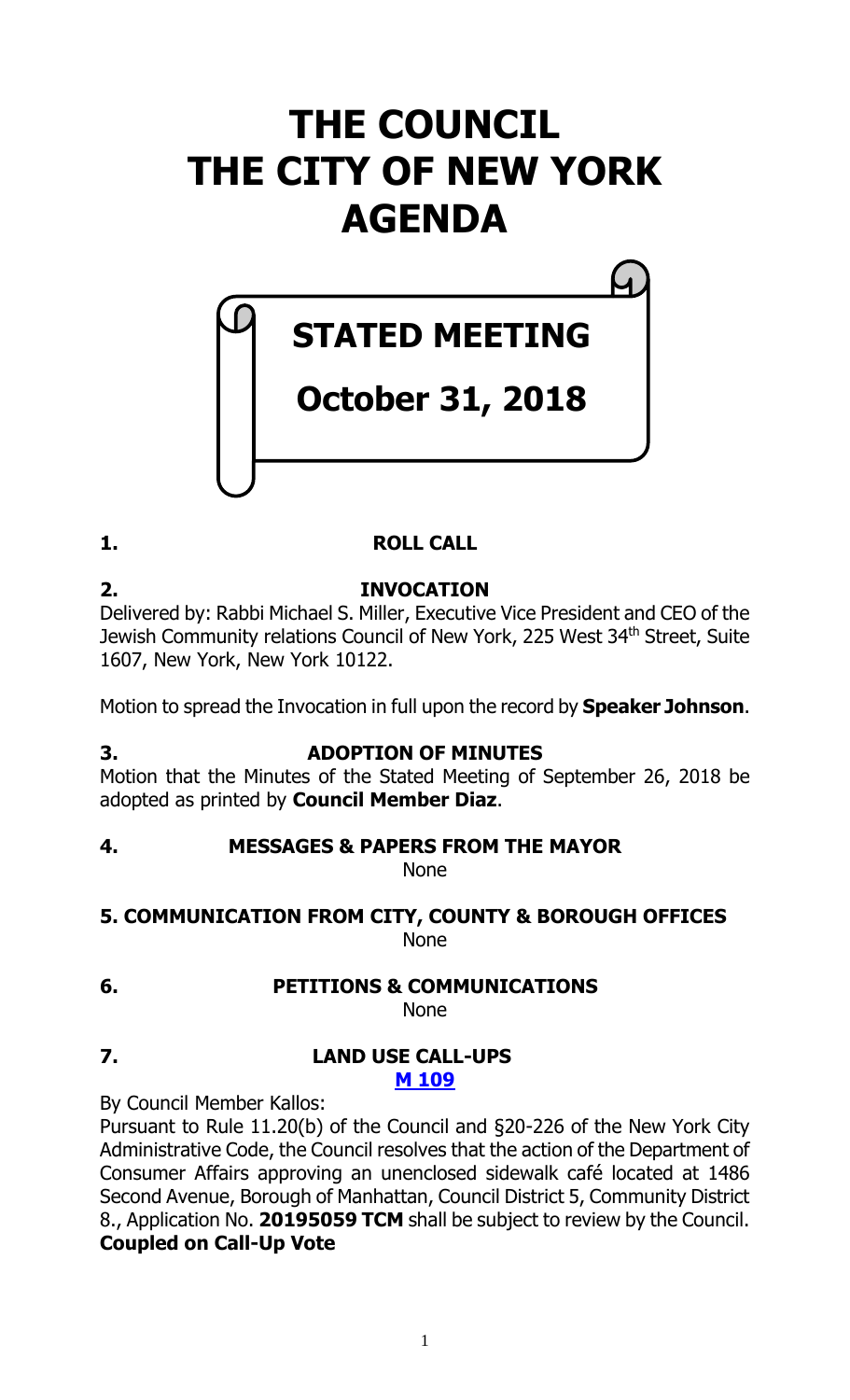## **M [110](https://legistar.council.nyc.gov/LegislationDetail.aspx?ID=3712896&GUID=FB120270-55BB-49FD-934E-3073E371469D&Options=&Search=)**

By Council Member Kallos:

Pursuant to Rule 11.20(b) of the Council and §20-225 of the New York City Administrative Code, the Council resolves that the action of the Department of Consumer Affairs approving an enclosed sidewalk café located at 1746 2nd Avenue, Borough of Manhattan, Council District 5, Community District 8, Application No. **20195169 TCM** shall be subject to review by the Council. **Coupled on Call-Up Vote**

## **M [111](https://legistar.council.nyc.gov/LegislationDetail.aspx?ID=3712897&GUID=B784773A-C59E-4469-AC0A-D4FF372513D7&Options=&Search=)**

By Council Member Lander:

Pursuant to Rule 11.20(b) of the Council Rules and Section 197-d(b)(3) of the New York City Charter, the Council hereby resolves that the actions of the City Planning Commission on Uniform Land Use Review Procedure Application No. **C 180418 PCK (DOT Brooklyn Fleet Services Workshop)** shall be subject to Council review.

## **Coupled on Call-Up Vote**

## **M [112](https://legistar.council.nyc.gov/LegislationDetail.aspx?ID=3712932&GUID=C78BE5B5-3989-4EFF-B1D6-38348A5D7F74&Options=&Search=)**

By Council Member Levin:

Pursuant to Rule 11.20(b) of the Council and §20-226 of the New York City Administrative Code, the Council resolves that the action of the Department of Consumer Affairs approving an unenclosed sidewalk café located at 931 Manhattan Avenue, Borough of Brooklyn, Council District 33, Community District 1, Application No. **20195056 TCK** shall be subject to review by the Council.

## **Coupled on Call-Up Vote**

## **M [113](https://legistar.council.nyc.gov/LegislationDetail.aspx?ID=3712933&GUID=75780F05-38C4-4D0D-90CB-678BB7440A6D&Options=&Search=)**

By Council Member Powers:

Pursuant to Rule 11.20(b) of the Council and §20-226 of the New York City Administrative Code, the Council resolves that the action of the Department of Consumer Affairs approving an unenclosed sidewalk café located at 27 East 62nd Street, Borough of Manhattan, Council District 4, Community Board 8, Application No. **20195103 TCM** shall be subject to review by the Council. **Coupled on Call-Up Vote**

## **Roll Call**

| <b>COMMUNICATION FROM THE SPEAKER</b><br>8. |  |
|---------------------------------------------|--|
|---------------------------------------------|--|

- **9. DISCUSSION OF GENERAL ORDERS**
- **10. REPORT OF SPECIAL COMMITTEES**

None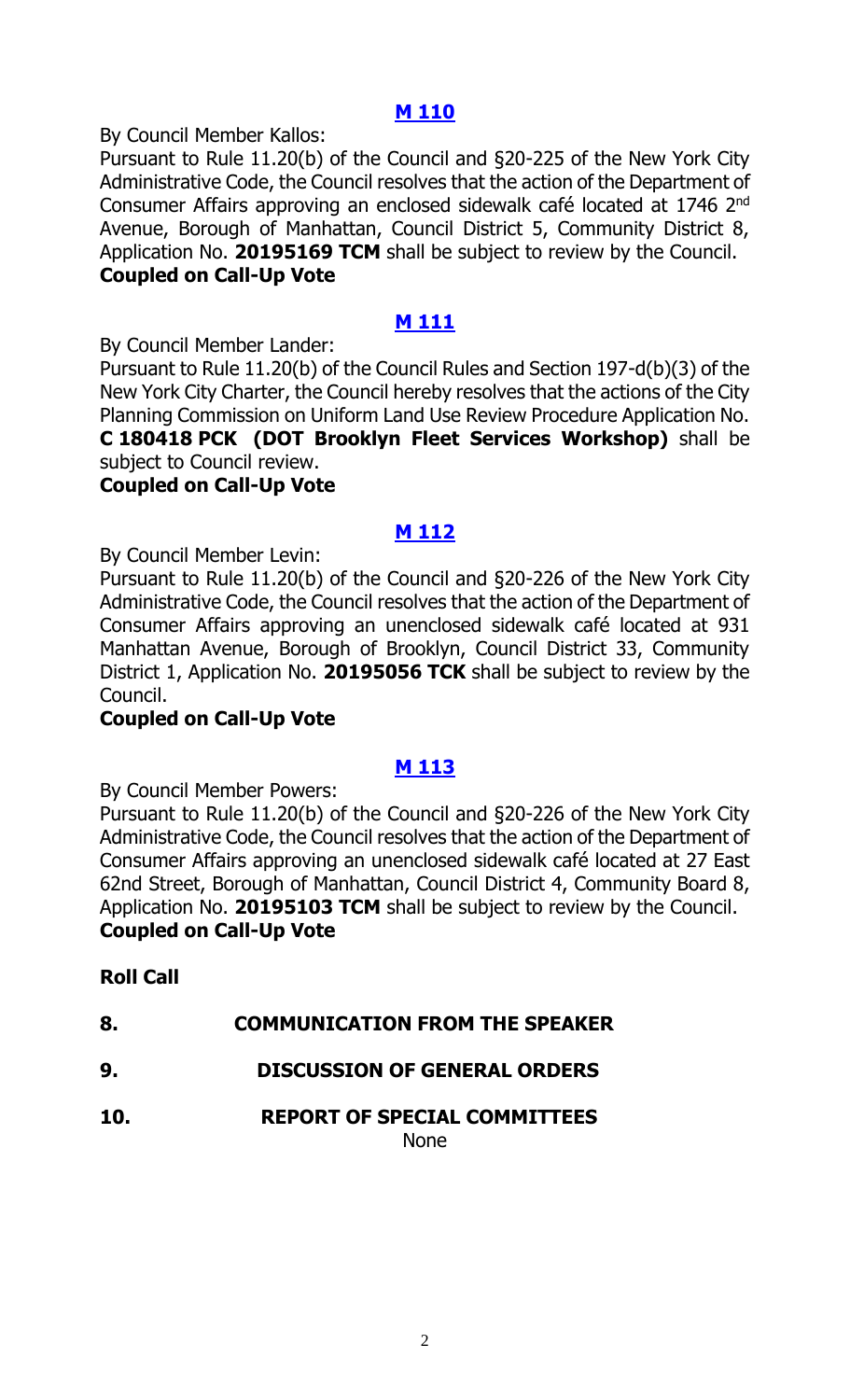#### **11. REPORTS OF STANDING COMMITTEES Report of the Committee on Finance [Res 564](https://legistar.council.nyc.gov/LegislationDetail.aspx?ID=3704326&GUID=A3497C64-1E0E-4970-B850-61B67193FF7C&Options=&Search=)**

Resolution concerning the increase in the annual expenditure for the Steinway Street, Graham Avenue, Lower East Side, Fashion Center, Grand Street, 125th Street, Lincoln Square, Madison/23rd/Flatiron/Chelsea, Queens Plaza/Court Square, Bay Ridge 5th Avenue, Court-Livingston-Schermerhorn, Park Slope Fifth Avenue, Chinatown, and Westchester Square Business Improvement Districts, and the setting of the date, time and place for the hearing of the local law increasing the annual expenditure for such districts.

## **Coupled on GO**

## **Preconsidered [Res](https://legistar.council.nyc.gov/LegislationDetail.aspx?ID=3710644&GUID=6BF2BE3C-1A4A-4A3A-9C1D-4C756B250882&Options=&Search=) 579**

Resolution approving the new designation and changes in the designation of certain organizations to receive funding in the Expense Budget. **Coupled on GO**

## **Preconsidered [L.U.](https://legistar.council.nyc.gov/LegislationDetail.aspx?ID=3710645&GUID=CBC7E04C-49B8-4559-8D02-5A6A965D3AB3&Options=&Search=) 255 & [Res](https://legistar.council.nyc.gov/LegislationDetail.aspx?ID=3714037&GUID=2049CC01-2644-4B6A-986C-ED98CC4E4E91&Options=&Search=) 583**

645 Barretto Street, Block 2765, Lot 146; Bronx, Community District No. 2, Council District No. 17.

## **Coupled on GO**

## **Report of the Committee on For-Hire Vehicles [Int 925-A](https://legistar.council.nyc.gov/LegislationDetail.aspx?ID=3498528&GUID=D90F1FD1-064E-40AD-BBCC-976DEBF0E0AF&Options=&Search=)**

An Amended Local Law to amend the administrative code of the city of New York, in relation to for-hire vehicles and commuter vans with a seating capacity greater than 20.

## **Amended and Coupled on GO**

## **Report of the Committee on Governmental Operations [Int 899-A](https://legistar.council.nyc.gov/LegislationDetail.aspx?ID=3498515&GUID=9F3BDE23-EE5D-4A6F-ADB2-E546593F538B&Options=&Search=)**

An Amended Local Law to amend the administrative code of the city of New York, in relation to permitting the use of campaign funds for certain childcare expenses.

## **Amended and Coupled on GO**

## **Report of the Committee on Housing and Buildings [Int 465-A](https://legistar.council.nyc.gov/LegislationDetail.aspx?ID=3343776&GUID=06B23DE4-0407-4947-9457-039015B1E132&Options=&Search=)**

An Amended Local Law to amend the administrative code of the city of New York, in relation to conducting education and outreach regarding singleoccupant toilet room requirements.

## **Amended and Coupled on GO**

## **[Int 644-A](https://legistar.council.nyc.gov/LegislationDetail.aspx?ID=3371438&GUID=128D0201-1AD4-4158-B4E6-C2FE9C99A3C1&Options=&Search=)**

An Amended Local Law to amend the administrative code of the city of New York and the New York city building code, in relation to requiring carbon monoxide detectors in commercial spaces.

## **Amended and Coupled on GO**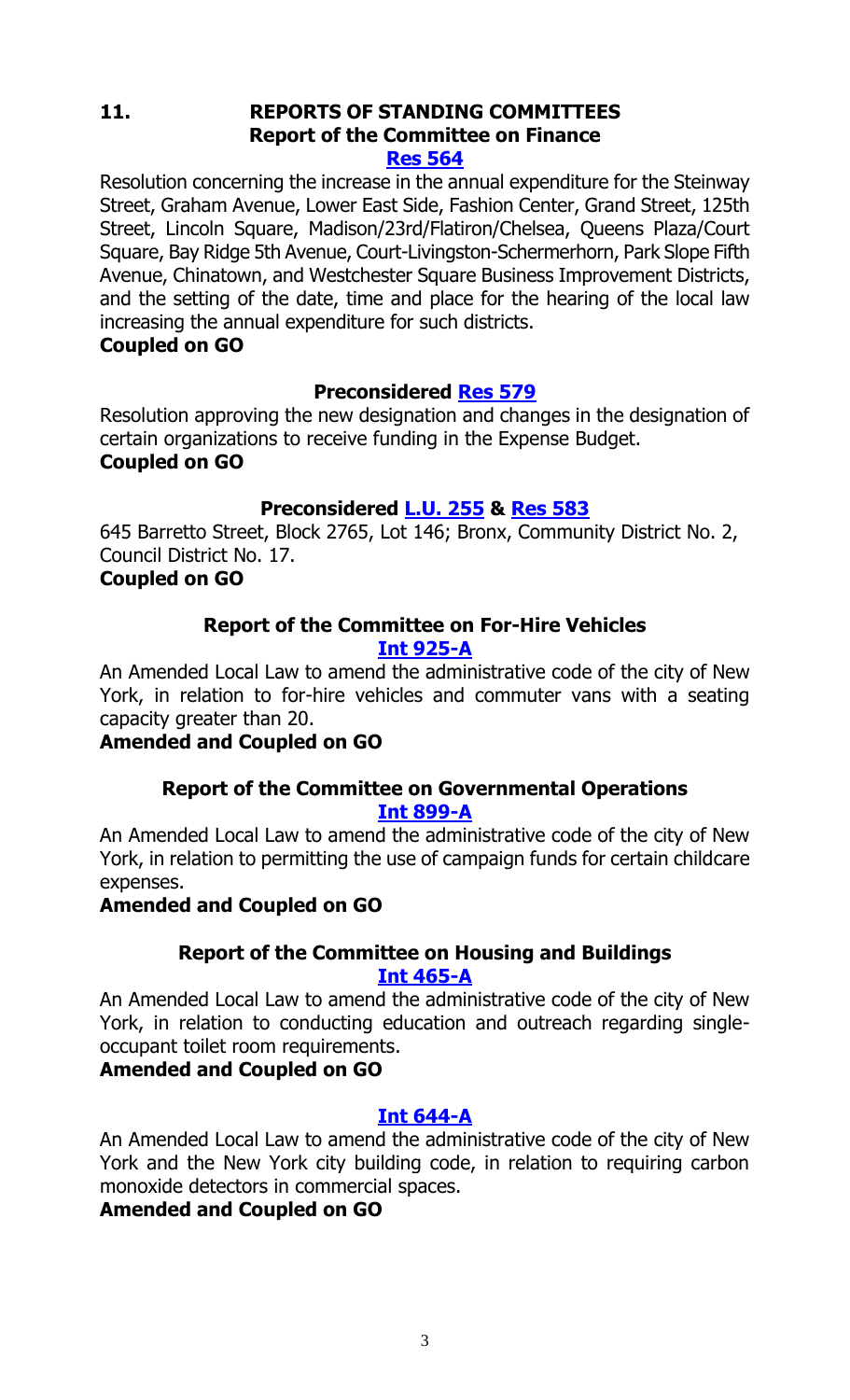## **[Int 836-A](https://legistar.council.nyc.gov/LegislationDetail.aspx?ID=3486135&GUID=01E0DAB6-938C-48DC-B39B-A53F65E206A4&Options=&Search=)**

An Amended Local Law to amend the administrative code of the city of New York, the New York city building code, the New York city mechanical code and the New York city fire code, in relation to approval processes for alternative automatic fire extinguishing systems, fire alarm systems, emergency alarm systems, fire department in-building auxiliary radio communication systems and fire protection plans.

#### **Amended and Coupled on GO**

#### **Preconsidered Int [1179](https://legistar.council.nyc.gov/LegislationDetail.aspx?ID=3713567&GUID=14E423DE-C065-4ADF-8BD8-AD0C488429E4&Options=&Search=)**

A Local Law in relation to the disapproval of a determination by the department of housing preservation and development to approve the transfer of the property located at 424 East 115 Street, also known as Block 1708, Lot 38, in the borough of Manhattan.

#### **Coupled on GO**

#### **Preconsidered Int [1191](https://legistar.council.nyc.gov/LegislationDetail.aspx?ID=3713568&GUID=6767563C-FBC4-4747-8227-B7A5C6FCB459&Options=&Search=)**

A Local Law in relation to the disapproval of a determination by the department of housing preservation and development to approve the transfer of the property located at 515 West 143 Street, also known as Block 2075, Lot 17, in the borough of Manhattan.

#### **Coupled on GO**

#### **Preconsidered Int [1192](https://legistar.council.nyc.gov/LegislationDetail.aspx?ID=3713569&GUID=EA4E5CF0-2F66-438B-B4A0-405588FB78C3&Options=&Search=)**

A Local Law in relation to the disapproval of a determination by the department of housing preservation and development to approve the transfer of the property located at 527 West 151 Street, also known as Block 2083, Lot 16, in the borough of Manhattan.

#### **Coupled on GO**

## **Preconsidered Int [1193](https://legistar.council.nyc.gov/LegislationDetail.aspx?ID=3713570&GUID=7D7655DE-2272-446C-BBC8-5A23EF2ACB64&Options=&Search=)**

A Local Law in relation to the disapproval of a determination by the department of housing preservation and development to approve the transfer of the property located at 526 West 158 Street, also known as Block 2116, Lot 19, in the borough of Manhattan.

## **Coupled on GO**

## **Preconsidered Int [1194](https://legistar.council.nyc.gov/LegislationDetail.aspx?ID=3713579&GUID=2D393802-59DE-46C5-9602-363D12F6BDDE&Options=&Search=)**

A Local Law in relation to the disapproval of a determination by the department of housing preservation and development to approve the transfer of the property located at 525 West 151 Street, also known as Block 2083, Lot 17, in the borough of Manhattan.

## **Coupled on GO**

## **Preconsidered Int [1195](https://legistar.council.nyc.gov/LegislationDetail.aspx?ID=3713571&GUID=8DD0FDC6-16F7-4E5F-93B4-4FB2855CFD42&Options=&Search=)**

A Local Law in relation to the disapproval of a determination by the department of housing preservation and development to approve the transfer of the property located at 157 West 123 Street, also known as Block 1908, Lot 1, in the borough of Manhattan.

#### **Coupled on GO**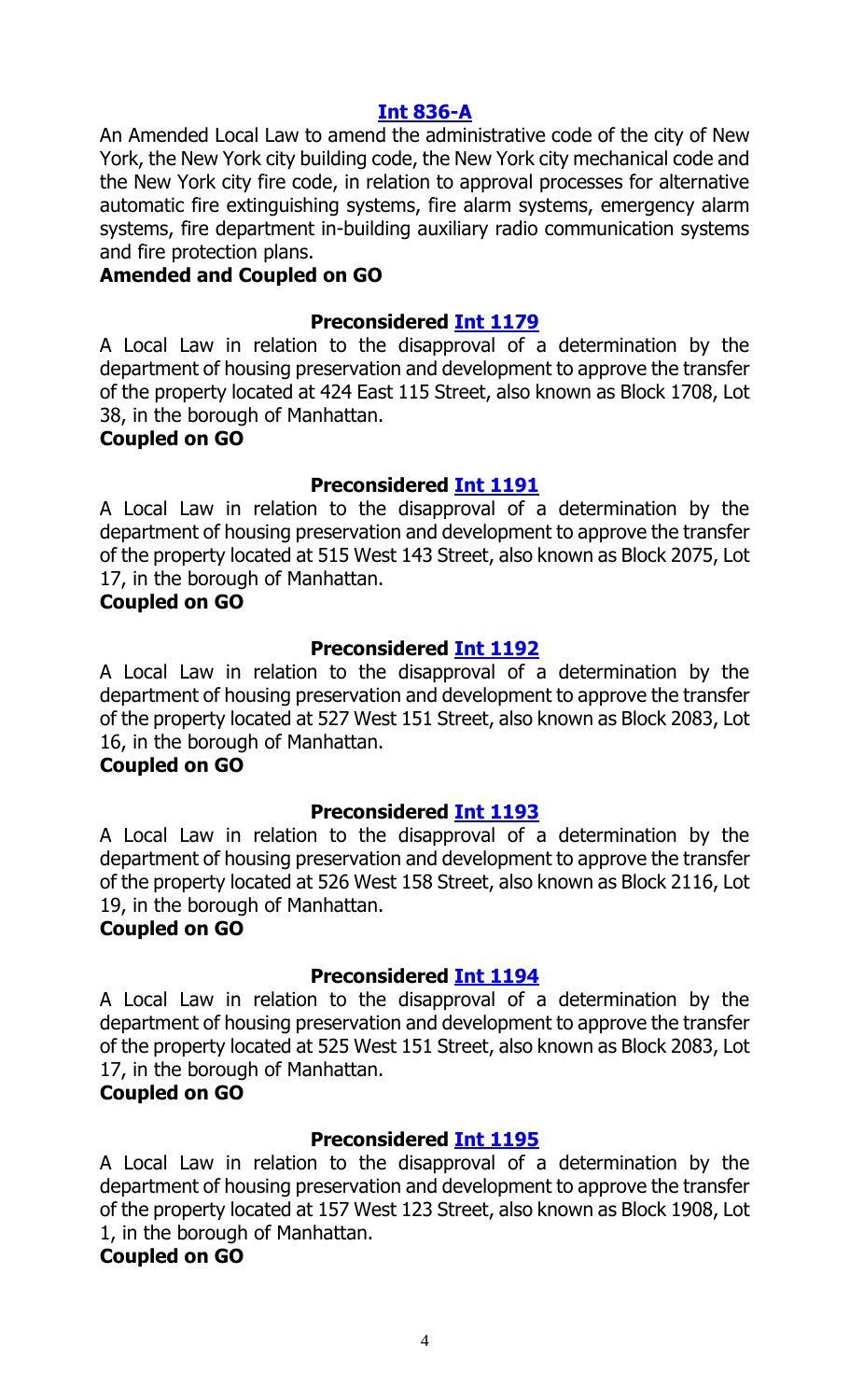## **Preconsidered Int [1196](https://legistar.council.nyc.gov/LegislationDetail.aspx?ID=3713572&GUID=CE9CC12C-DA63-4DC3-9C15-9D702A6035E4&Options=&Search=)**

A Local Law in relation to the disapproval of a determination by the department of housing preservation and development to approve the transfer of the property located at 167 West 133 Street, also known as Block 1918, Lot 7, in the borough of Manhattan.

## **Coupled on GO**

## **Preconsidered Int [1197](https://legistar.council.nyc.gov/LegislationDetail.aspx?ID=3713573&GUID=34F83E45-F3B4-4D74-9CE1-1CC76EBDBE1C&Options=&Search=)**

A Local Law in relation to the disapproval of a determination by the department of housing preservation and development to approve the transfer of the property located at 67 St. Nicholas Avenue, also known as Block 1823, Lot 56, in the borough of Manhattan.

#### **Coupled on GO**

## **Preconsidered Int [1198](https://legistar.council.nyc.gov/LegislationDetail.aspx?ID=3713574&GUID=54FBF518-58D2-4714-9084-B0DCA30B08FE&Options=&Search=)**

A Local Law in relation to the disapproval of a determination by the department of housing preservation and development to approve the transfer of the property located at 286 West 151 Street, also known as Block 2036, Lot 53, in the borough of Manhattan.

#### **Coupled on GO**

## **Preconsidered Int [1203](https://legistar.council.nyc.gov/LegislationDetail.aspx?ID=3713575&GUID=18985B38-B485-4815-90C8-08EF637F49A5&Options=&Search=)**

A Local Law in relation to the disapproval of a determination by the department of housing preservation and development to approve the transfer of the property located at 514F East 13 Street, also known as Block 406, Lot 13, in the borough of Manhattan.

## **Coupled on GO**

## **Preconsidered Int [1204](https://legistar.council.nyc.gov/LegislationDetail.aspx?ID=3713576&GUID=D061F090-2D55-4AFE-B97D-741DE2B96890&Options=&Search=)**

A Local Law in relation to the disapproval of a determination by the department of housing preservation and development to approve the transfer of the property located at 2089 Amsterdam Avenue, also known as Block 211, Lot 65, in the borough of Manhattan.

#### **Coupled on GO**

## **Preconsidered Int [1205](https://legistar.council.nyc.gov/LegislationDetail.aspx?ID=3713577&GUID=617A3C87-3C90-4F13-B98B-35A52491684D&Options=&Search=)**

A Local Law in relation to the disapproval of a determination by the department of housing preservation and development to approve the transfer of the property located at 2091 Amsterdam Avenue, also known as Block 211, Lot 66, in the borough of Manhattan.

## **Coupled on GO**

## **Preconsidered Int [1206](https://legistar.council.nyc.gov/LegislationDetail.aspx?ID=3713578&GUID=A4A7B595-4F46-410B-90F6-D9C2C6AA966C&Options=&Search=)**

A Local Law in relation to the disapproval of a determination by the department of housing preservation and development to approve the transfer of the property located at 500 West 174 Street, also known as Block 213, Lot 44, in the borough of Manhattan.

#### **Coupled on GO**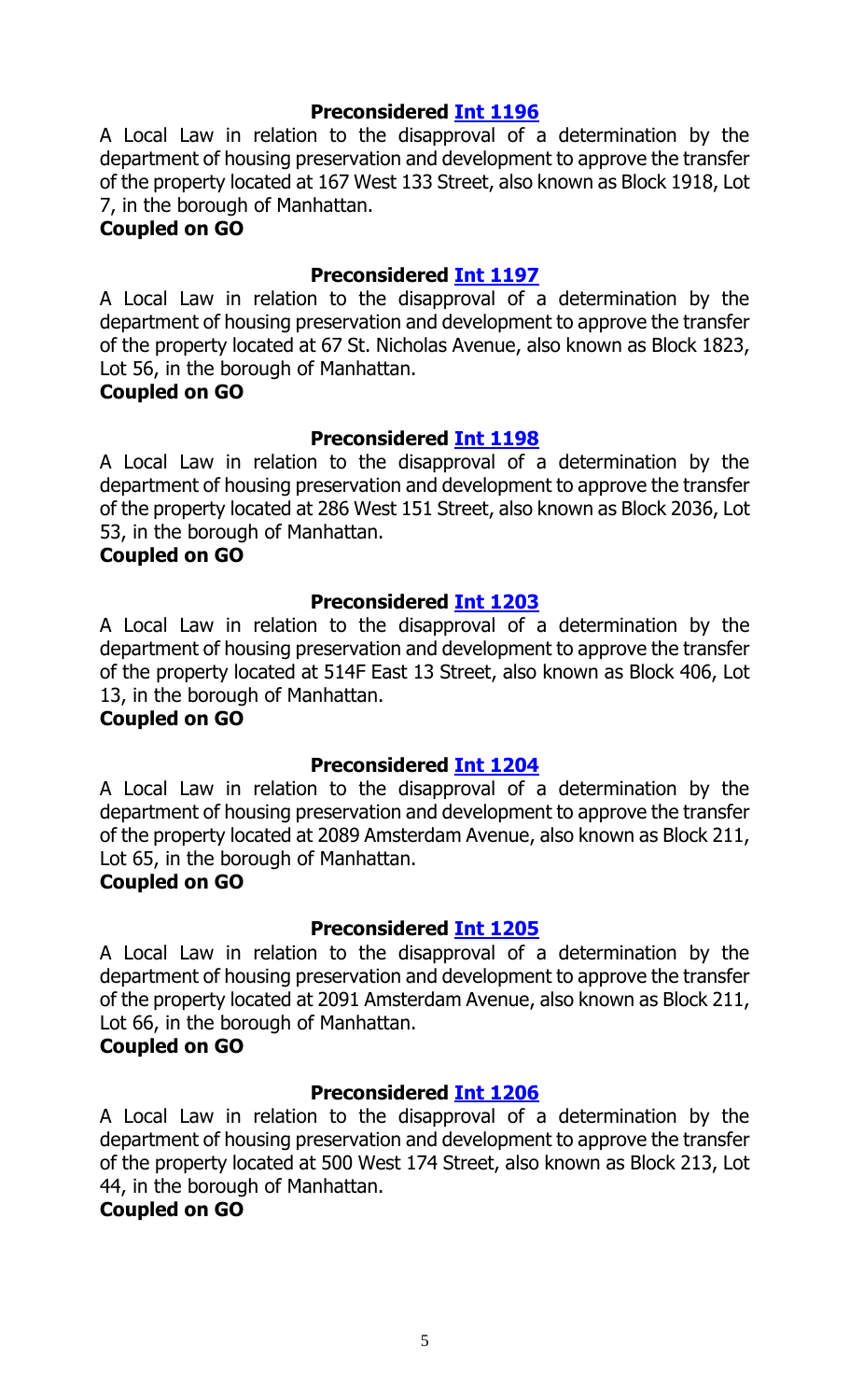#### **Report of the Committee on Land Use [L.U. 209](https://legistar.council.nyc.gov/LegislationDetail.aspx?ID=3673476&GUID=23DEDAB3-A9ED-4BF7-A674-31DCEA43E6F8&Options=&Search=) & [Res](https://legistar.council.nyc.gov/LegislationDetail.aspx?ID=3709635&GUID=47E51737-FA2A-47B0-8352-48361673F09B&Options=&Search=) 584**

Application No. **C 180386 PPQ** (**26-32 Jackson Avenue**) submitted by the Department of Citywide Administrative Services (DCAS) and the Department of Housing, Preservation and Development (HPD), pursuant to Section 197-c of New York City Charter, for the disposition pursuant to zoning of city-owned property located on the south side of Jackson Avenue between Purvis Street and Dutch Kills Street (Block 267, Lot 25), Borough of Queens, Community District 2, Council District 26.

#### **Coupled on GO**

## **[L.U. 210](https://legistar.council.nyc.gov/LegislationDetail.aspx?ID=3673477&GUID=7DBCB0A3-2F23-4158-B885-ADCE93FC2214&Options=&Search=) & [Res](https://legistar.council.nyc.gov/LegislationDetail.aspx?ID=3709636&GUID=6B542456-3D4D-412A-BFBD-83444E94777B&Options=&Search=) 585**

Application No. **C 180384 ZSQ** (**26-32 Jackson Avenue**) submitted by 2632 Jackson LLC pursuant to Sections 197-c and 201 of the New York City Charter for the grant of a special permit pursuant to Section 117-533 to modify the street wall requirements of Section 117-531 (Street wall location) and the setback requirements of Section 117-532 (Setback regulations for buildings that exceed the maximum base height) to facilitate a proposed 49 story mixed-use development on property located at 26-32 and 26-46 Jackson Avenue (Block 267, Lots 21 & 25), in an M1-5/R9 District, within the Special Long Island City Mixed Use District (Queens Plaza Subdistrict - Area B), Borough of Queens, Community District 2, Council District 26).

#### **Coupled on GO**

## **[L.U. 211](https://legistar.council.nyc.gov/LegislationDetail.aspx?ID=3673504&GUID=DCA76EA7-B51A-4363-A177-7386E425CBD7&Options=&Search=) & [Res](https://legistar.council.nyc.gov/LegislationDetail.aspx?ID=3709637&GUID=8E75983B-7C33-4FEB-ADFD-2906BEE79108&Options=&Search=) 586**

Application No. **C 180385 PPQ** (**27-01 Jackson Avenue**) submitted by the Department of Citywide Administrative Services (DCAS) and the Department of Housing Preservation and Development (HPD), pursuant to Section 197-c of New York City Charter, for the disposition pursuant to zoning.of city-owned property located on the north side of Jackson Avenue between 43rd Avenue and 42nd Road (Block 432, Lots 18 and 29), Borough of Queens, Community District 2, Council District 26.

## **Coupled on GO**

## **[L.U. 212](https://legistar.council.nyc.gov/LegislationDetail.aspx?ID=3673505&GUID=FB1BAA9C-1F7F-4A70-A7CF-F0025DC525E9&Options=&Search=) & [Res](https://legistar.council.nyc.gov/LegislationDetail.aspx?ID=3709638&GUID=24EB84CF-572C-4254-9FD5-D7C60C188752&Options=&Search=) 587**

Application No. **C 180382 ZSQ** (**27-01 Jackson Avenue**) submitted by 2701 Jackson Avenue LLC pursuant to Sections 197-c and 201 of the New York City Charter for the grant of a special permit pursuant to Section 117-533 to modify the street wall requirements of Section 117-531 (Street wall location) and the setback requirements of Section 117-532 (Setback regulations for buildings that exceed the maximum base height) to facilitate a proposed 27 story mixed-use development on property located at 27-01 Jackson Avenue (Block 432, Lots 18, 21 & 29), in M1-5/R9 and M1-5/R7-3 Districts, within the Special Long Island City Mixed Use District (Queens Plaza Subdistrict - Areas B and C), Borough of Queens, Community District 2, Council District 26. **Coupled on GO**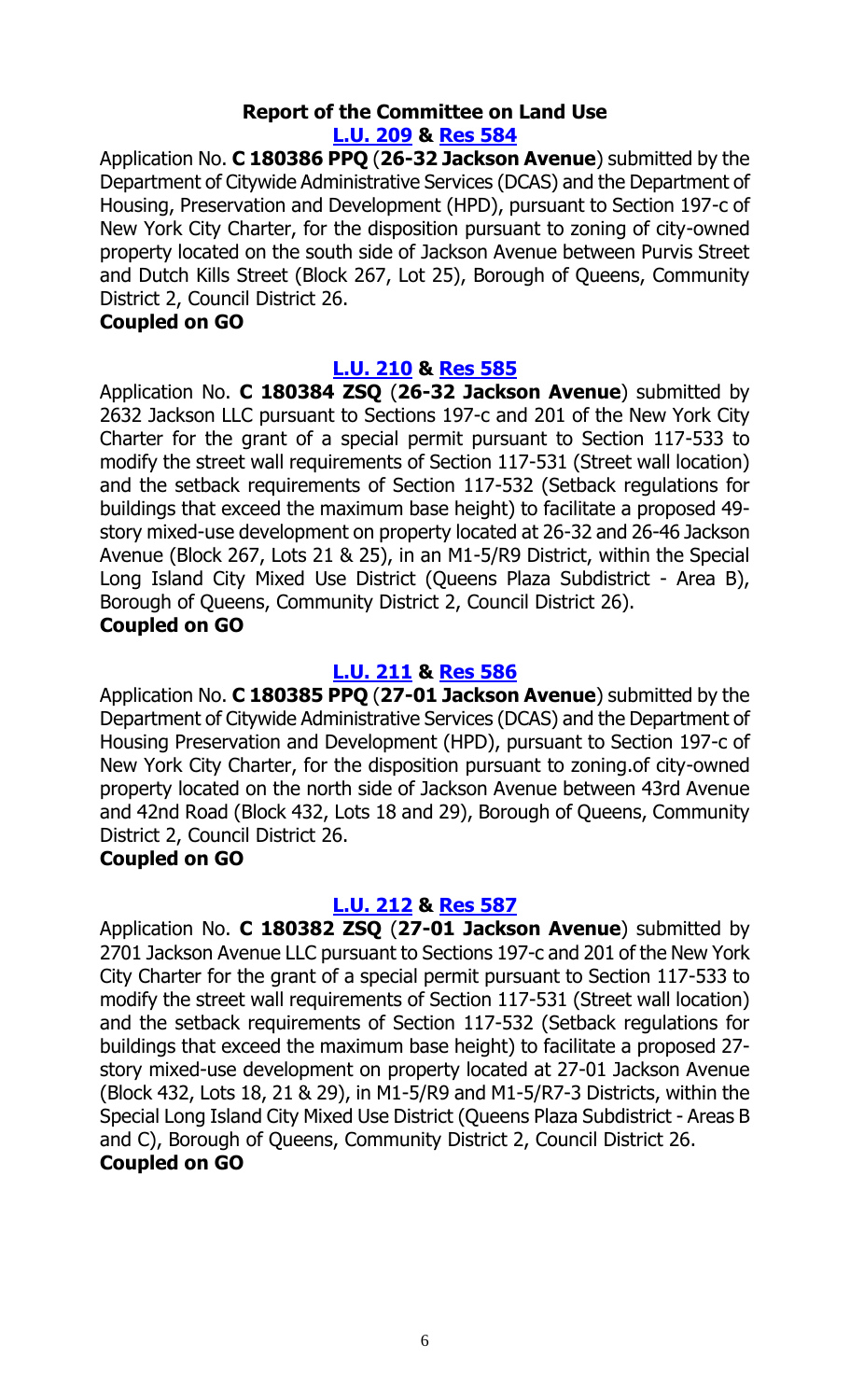#### **[L.U. 213](https://legistar.council.nyc.gov/LegislationDetail.aspx?ID=3673506&GUID=BD60BF85-D3FE-41F8-ACD7-6C1AA765E871&Options=&Search=) & [Res](https://legistar.council.nyc.gov/LegislationDetail.aspx?ID=3709639&GUID=E0E31A7B-9DE9-43BB-AF1A-D93DB8BC063D&Options=&Search=) 588**

Application No. **C 180383 ZSQ** (**27-01 Jackson Avenue**) submitted by 2701 Jackson Avenue LLC pursuant to Sections 197-c and 201 of the New York City Charter for the grant of a special permit pursuant to Sections 16-352 and 74-52 of the Zoning Resolution to allow an attended public parking garage with a maximum capacity of 91 spaces on portions of the ground floor, 2nd floor, and 3rd floor and to allow floor space on one or more stories and up to a height of 23 feet above curb level, to be exempted from the definition of floor area as set forth in Section 12-10 (DEFINITIONS), of a proposed 27-story mixed-use development on property located at 27-01 Jackson Avenue (Block 432, Lots 18, 21 & 29), in M1-5/R9 and M1-5/R7-3 Districts, within the Special Long Island City Mixed Use District (Queens Plaza Subdistrict - Areas B and C). Borough of Queens, Community District 2, Council District 26. **Coupled on GO**

#### **[L.U. 214](https://legistar.council.nyc.gov/LegislationDetail.aspx?ID=3673507&GUID=46A9D0CF-C203-47A9-A2B2-E460710AC9F5&Options=&Search=)**

Application No. **C 180263 ZSM** (**110 East 16th Street**) submitted by East 16th Street Owner LLC and Trinity Christian Center of Santa Ana, Inc. pursuant to Sections 197-c and 201 of the New York City Charter for the grant of a special permit pursuant to Section 74-711 of the Zoning Resolution to modify the height and setback regulations of Section 23-662 (Maximum height of buildings and setback regulations), side yard regulations of Section 23-462 (Side yards for all other buildings containing residences), and distance between buildings regulations of Section 23-711 (Standard minimum distance between buildings) to facilitate the development of a 21-story mixed-use building, on property located at 110 East 16th Street (Block 871, Lot 74) on a zoning lot in a C6-2A District containing a landmark designated by the Landmarks Preservation Commission at 109-115 East 15th Street (Block 871, Lots 10 and 12), Borough of Manhattan, Community District 5, Council District 2.

**Approved with Modifications and Referred to the City Planning Commission pursuant to Rule 11.70(b) of the Rules of the Council and Section 197-(d) of the New York City Charter.**

## **[L.U. 215](https://legistar.council.nyc.gov/LegislationDetail.aspx?ID=3673508&GUID=DBF1280E-A266-4C2B-9245-CD6BBD24D176&Options=&Search=)**

Application No. **C 180264 ZSM** (**110 East 16th Street**) submitted by East 16th Street Owner LLC and Trinity Christian Center of Santa Ana, Inc. pursuant to Sections 197-c and 201 of the New York City Charter for the grant of a special permit pursuant to Section 13-45 (Special Permits for Additional Parking Spaces) and Section 13-451 (Additional parking spaces for residential growth) of the Zoning Resolution to allow an automated accessory off-street parking facility with a maximum capacity of 23 spaces on property located in a C6-2A District.at 109-115 East 15th Street a.k.a. 110-112 East 16th Street (Block 871, Lots 10, 12, and 74), Borough of Manhattan, Community District 5, Council District 2.

**Approved with Modifications and Referred to the City Planning Commission pursuant to Rule 11.70(b) of the Rules of the Council and Section 197-(d) of the New York City Charter.**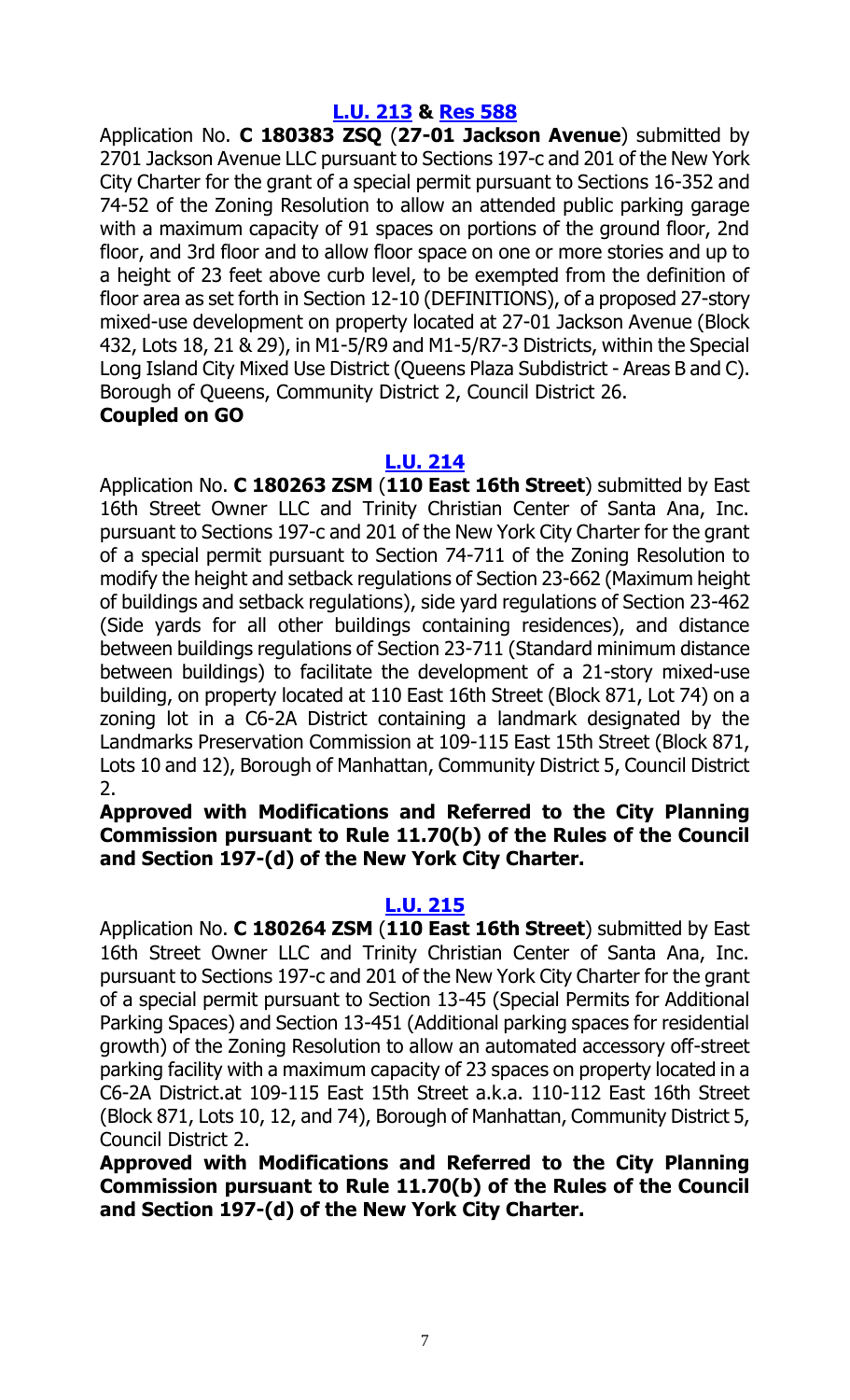## **[L.U. 221](https://legistar.council.nyc.gov/LegislationDetail.aspx?ID=3673514&GUID=DC35DB64-4FE8-44AD-85DD-C021A1B34B55&Options=&Search=) & [Res](https://legistar.council.nyc.gov/LegislationDetail.aspx?ID=3709642&GUID=1941100E-2A69-4E0F-9ADC-7C4A1D5F00C7&Options=&Search=) 589**

Application No. **20195045 HAQ** (**Hunters Point South Parcel C – North Tower**) submitted by the New York City Department of Housing Preservation and Development pursuant to Section 577 of Article XI of the Private Housing Finance Law for approval of a new real property tax exemption, for property located at Block 6, Lot 60, Borough of Queens, Community District 2, Council District 26.

## **Coupled on GO**

## **[L.U. 222](https://legistar.council.nyc.gov/LegislationDetail.aspx?ID=3673515&GUID=6F368358-33E3-4FAB-A3D6-70654D3A9300&Options=&Search=) & [Res](https://legistar.council.nyc.gov/LegislationDetail.aspx?ID=3709643&GUID=F5360227-37CF-4EF9-BD8C-C63ECF497C08&Options=&Search=) 590**

Application No. **20195046 HAQ** (**Hunters Point South**) submitted by the New York City Department of Housing Preservation and Development pursuant to Sections 693, and 694 of the General Municipal Law for approval of an urban development action area and an urban development action area project for property located at Block 6, Lots 20, 30, 40, 50, 60, 130, 160, 165 (formerly Block 1, p/o Lots 1 and 10, Block 5, p/o Lot 1, Block 6, p/o Lots 2 and 14), Borough of Queens, Community District 2, Council District 26. **Coupled on GO**

## **[L.U. 226](https://legistar.council.nyc.gov/LegislationDetail.aspx?ID=3673519&GUID=94315EE2-F91D-4790-982B-BE93981D12EB&Options=&Search=) & [Res](https://legistar.council.nyc.gov/LegislationDetail.aspx?ID=3709644&GUID=9CF8F721-1EEE-4C6B-94B6-B6D098EF4249&Options=&Search=) 591**

Application No. **20195063 HAK** (**Sunset Park IV**) submitted by the New York City Department of Housing Preservation and Development pursuant to Section 577 of Article XI of the Private Housing Finance Law requesting the amendment of Resolution 1557 for the year 2017 to extend the duration of an existing exemption from real property taxes to 40 years, for property located at Block 792, Lot 24; and Block 821, Lots 71 and 72, Borough of Brooklyn, Community District 7, Council District 38.

## **Coupled on GO**

## **[L.U. 227](https://legistar.council.nyc.gov/LegislationDetail.aspx?ID=3673520&GUID=7A6EDFDE-9F87-4A1D-ADB3-C50886218FC5&Options=&Search=) & [Res](https://legistar.council.nyc.gov/LegislationDetail.aspx?ID=3709645&GUID=D7265BCB-243B-4E9A-9AC7-60A4A08E60D9&Options=&Search=) 592**

Application No. **20195062 HAK** (**Sunset Park III**) submitted by the New York City Department of Housing Preservation and Development pursuant to Section 577 of Article XI of the Private Housing Finance Law requesting the amendment of Resolution 1556 for the year 2017 to extend the duration of an existing exemption from real property taxes to 40 years, for property located at Block 816, Lot 42, Borough of Brooklyn, Community District 7, Council District 38.

## **Coupled on GO**

## **[L.U. 228](https://legistar.council.nyc.gov/LegislationDetail.aspx?ID=3673521&GUID=CBF7453B-BE52-4AF2-BC07-739AC15BBD63&Options=&Search=) & [Res](https://legistar.council.nyc.gov/LegislationDetail.aspx?ID=3709646&GUID=029CC558-C01C-491A-AB9B-B8EF4D65574C&Options=&Search=) 593**

Application No. **20195061 HAK** (**Sunset Park II**) submitted by the New York City Department of Housing Preservation and Development pursuant to Section 577 of Article XI of the Private Housing Finance Law requesting the amendment of Resolution 1555 for the year 2017 to extend the duration of an existing exemption from real property taxes to 40 years, for property located at Block 723, Lot 67; Block 774, Lot 59, Block 775; Lots 65, 80; Block 783, Lot 21; Block 784, Lots 38, 39, 45, 47; and Block 814, Lot 20, Borough of Brooklyn, Community District 7, Council District 38.

#### **Coupled on GO**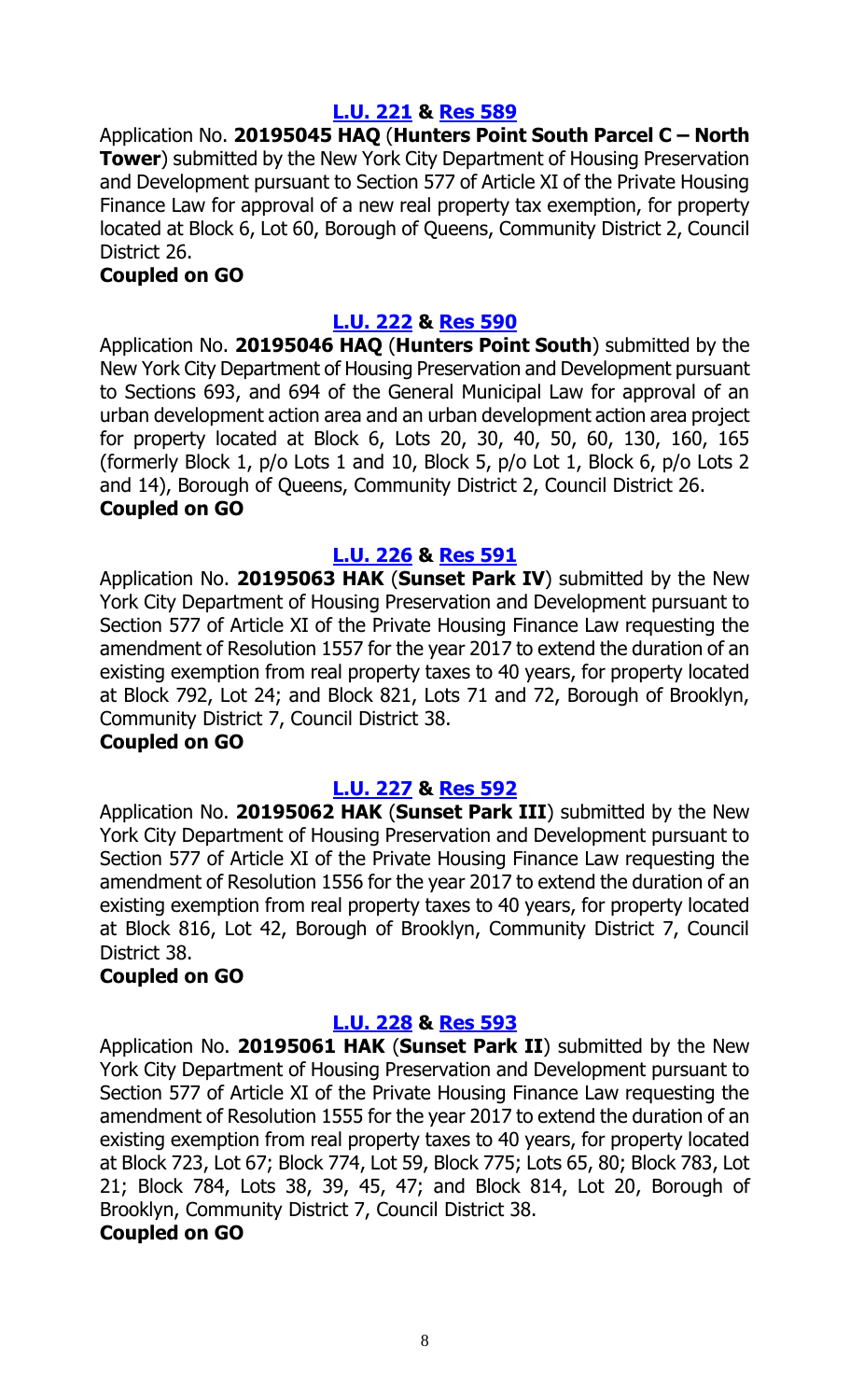## **[L.U. 229](https://legistar.council.nyc.gov/LegislationDetail.aspx?ID=3673522&GUID=7A0C74F7-9690-4B0B-AD7B-0B0B9F71C501&Options=&Search=) & [Res](https://legistar.council.nyc.gov/LegislationDetail.aspx?ID=3709647&GUID=0BCA0689-24A1-4DB6-86A6-8B787164D11E&Options=&Search=) 594**

Application No. **20195060 HAK** (**Sunset Park I**) submitted by the New York City Department of Housing Preservation and Development pursuant to Section 577 of Article XI of the Private Housing Finance Law requesting the amendment of Resolution 1554 for the year 2017 to extend the duration of an existing exemption from real property taxes to 40 years, for property located at Block 764, Lot 36; Block 792, Lot 56; Block 799, Lot 25; Block 809, Lots 2, 3, 4, 5, 6, 7; Block 816, Lots 36, 37; Block 817, Lots 1,5; Block 821, Lot 12; Block 830, Lots 33, 35; Block 832, Lot 51; and Block 839, Lot 6, Borough of Brooklyn, Community District 7, Council District 38.

## **Coupled on GO**

## **[L.U. 233](https://legistar.council.nyc.gov/LegislationDetail.aspx?ID=3685416&GUID=A2720310-6086-450A-AD5D-5A839F434F12&Options=&Search=) & [Res](https://legistar.council.nyc.gov/LegislationDetail.aspx?ID=3709648&GUID=B21A39D2-1FB3-47AD-9F58-96B093A1CE39&Options=&Search=) 595**

Application No. **20195067 HAK** (**Hopkinson/Park Place**) submitted by the New York City Department of Housing Preservation and Development pursuant to Article 16 of the General Municipal Law to amend a prior resolution for the approval of an Urban Development Action Area Project, for real property located at Block 1468, Lot 56 (formerly p/o Lots 56, Lots 58 and 60), Block 1468, Lot 63 (formerly p/o Lot 56, Lots 63 and 64), Borough of Brooklyn, Community District 16, Council District 41.

## **Coupled on GO**

## **[L.U. 234](https://legistar.council.nyc.gov/LegislationDetail.aspx?ID=3685417&GUID=F48DC367-168E-4845-AB8A-4340505278B9&Options=&Search=) & [Res](https://legistar.council.nyc.gov/LegislationDetail.aspx?ID=3709649&GUID=ACAC4B7A-93F1-41E7-8563-921042F96859&Options=&Search=) 596**

Application No. **20195066 HAM** (**21 Arden Street**) submitted by the New York City Department of Housing Preservation and Development pursuant to Article 16 of the General Municipal Law for approval of an Urban Development Action Area Project and related actions, and for the approval of a real property tax exemption pursuant to Section 577 of Article XI of the Private Housing Finance Law for real property located at Block 2174, Lot 188, Borough of Manhattan, Community District 12, Council District 10.

## **Coupled on GO**

## **[L.U. 235](https://legistar.council.nyc.gov/LegislationDetail.aspx?ID=3685411&GUID=681535AB-CF2D-42F8-9105-4C6588F7C0C2&Options=&Search=)**

Application No. **C 180265 ZMQ** (**69-02 Queens Boulevard**) submitted by 69-02 Queens Boulevard Woodside, LLC pursuant to Sections 197-c and 201 of the New York City Charter for the amendment of the Zoning Map, Section No. 9d, Borough of Queens, Community District 2, Council District 30.

**Approved with Modifications and Referred to the City Planning Commission pursuant to Rule 11.70(b) of the Rules of the Council and Section 197-(d) of the New York City Charter.**

## **[L.U. 236](https://legistar.council.nyc.gov/LegislationDetail.aspx?ID=3685412&GUID=CC903EE0-CC8A-4E79-AED6-E5E6BD8FA192&Options=&Search=)**

Application No. **N 180266 ZRQ** (**69-02 Queens Boulevard**) submitted by 69-02 Queens Boulevard Woodside, LLC pursuant to Section 201 of the New York City Charter for an amendment of the Zoning Resolution of the city of New York, modifying Appendix F for the purpose of establishing a Mandatory Inclusionary Housing area, Borough of Queens, Community District 2, Council District 30**.** 

**Approved with Modifications and Referred to the City Planning Commission pursuant to Rule 11.70(b) of the Rules of the Council and Section 197-(d) of the New York City Charter.**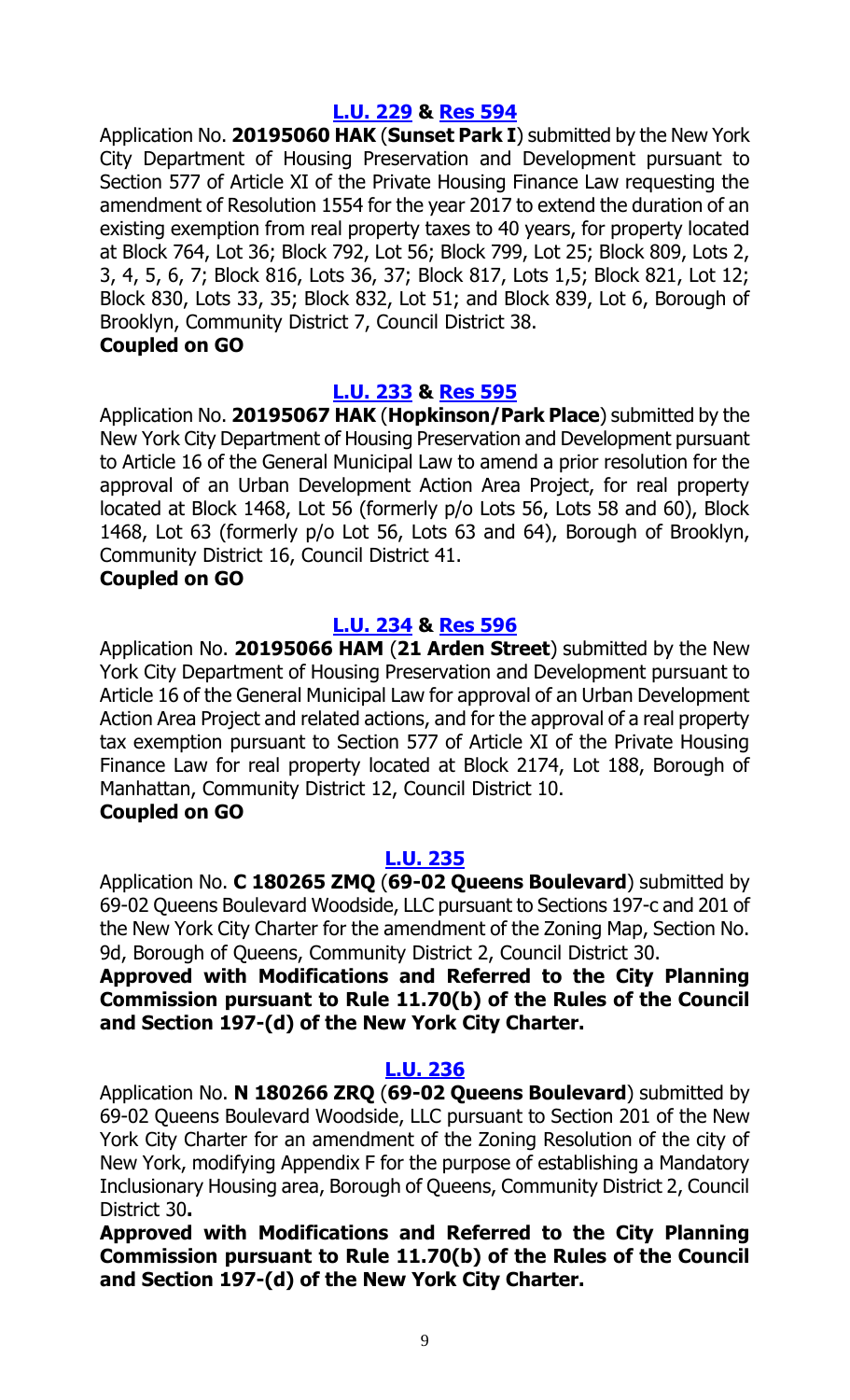Application No. **C 180267 ZSQ** (**69-02 Queens Boulevard**) submitted by 69-02 Queens Boulevard Woodside, LLC pursuant to Sections 197-c and 201 of the New York City Charter for the grant of a special permit pursuant to Section 74-743 of the Zoning Resolution to facilitate a proposed mixed-use development, within a large scale general development, on property located at 69-02 Queens Boulevard (Block 2432, Lots 9, 21, 41, 44, and 50), Borough of Queens, Community District 2, Council District 30. This application is subject to review and action by the Land Use Committee only if called-up by vote of the Council pursuant to Rule 11.20(b) of the Council and Section 197 d(b)(3) of the New York City Charter.

**Approved with Modifications and Referred to the City Planning Commission pursuant to Rule 11.70(b) of the Rules of the Council and Section 197-(d) of the New York City Charter.**

## **[L.U. 244](https://legistar.council.nyc.gov/LegislationDetail.aspx?ID=3691027&GUID=94259B58-F95A-408B-A33E-9B20BC1AE03F&Options=&Search=)**

Application No. **C 180085 ZMQ** (**Variety Boys and Girls Club Rezoning**) submitted by Variety Boys and Girls Club of Queens pursuant to Sections 197 c and 201 of the New York City Charter for an amendment of the Zoning Map, Section No. 9a, changing from an R6B District to an R7X District and changing from an R7A District to an R7X District property located at 21-12 30th Road, 21-01 30th Drive, 21-23 30th Drive and 21-22 30th Road (Block 550, Lots 7, 10, p/o 5 and p/o 27), Borough of Queens, Community District 1, Council District 22.

**Approved with Modifications and Referred to the City Planning Commission pursuant to Rule 11.70(b) of the Rules of the Council and Section 197-(d) of the New York City Charter.**

## **[L.U. 245](https://legistar.council.nyc.gov/LegislationDetail.aspx?ID=3691041&GUID=357287DC-19CD-4493-AB04-C82925DFCFA5&Options=&Search=)**

Application No. **N 180086 ZRQ** (**Variety Boys and Girls Club Rezoning**) submitted by Variety Boys and Girls Club of Queens, pursuant to Section 201 of the New York City Charter, for an amendment of the Zoning Resolution of the City of New York, modifying Appendix F for the purpose of establishing a Mandatory Inclusionary Housing Area on property located at Block 550, Lots 7, 10, p/o 5 and p/o 27, Borough of Queens, Community District 1, Council District 22.

**Approved with Modifications and Referred to the City Planning Commission pursuant to Rule 11.70(b) of the Rules of the Council and Section 197-(d) of the New York City Charter.**

## **[L.U. 246](https://legistar.council.nyc.gov/LegislationDetail.aspx?ID=3691042&GUID=EAA7D6EA-6364-4223-BAFB-56E4A983CBC5&Options=&Search=) & [Res](https://legistar.council.nyc.gov/LegislationDetail.aspx?ID=3709655&GUID=8A7ECCC6-1C55-448B-91C2-9BD4C35FE3E9&Options=&Search=) 597**

Application No. **C 180211 ZMQ** (**11-14 35th Avenue Rezoning**) submitted by Ravi Management, LLC pursuant to Sections 197-c and 201 of the New York City Charter for an amendment to the Zoning Map, Section No. 9a, changing from an R5 District to an R6A District Borough of Queens, Community District 1, Council District 26.

## **Coupled on GO**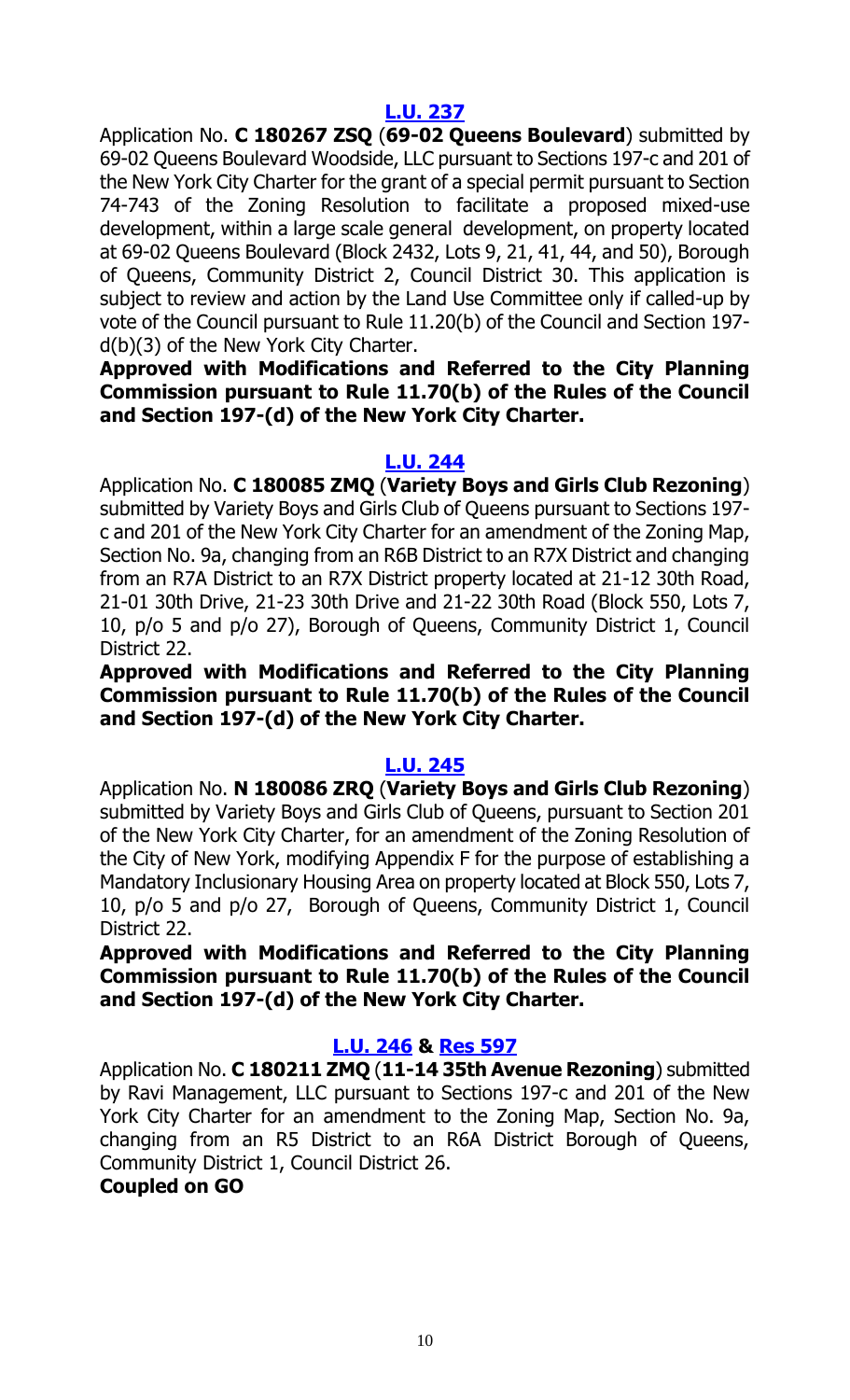## **[L.U. 247](https://legistar.council.nyc.gov/LegislationDetail.aspx?ID=3691062&GUID=1E56D446-ED4B-4475-A844-A65CDCDE0882&Options=&Search=) & [Res](https://legistar.council.nyc.gov/LegislationDetail.aspx?ID=3709656&GUID=5E1A7686-77FB-4861-8607-3BEAE83C0B76&Options=&Search=) 598**

Application No. **N 180212 ZRQ** (**11-14 35th Avenue Rezoning**) submitted by Ravi Management, LLC, pursuant to Section 201 of the New York City Charter, for an amendment of the Zoning Resolution of the City of New York, modifying Appendix F for the purpose of establishing a Mandatory Inclusionary Housing Area, Borough of Queens, Community District 1, Council District 26. **Coupled on GO**

#### **[L.U. 248](https://legistar.council.nyc.gov/LegislationDetail.aspx?ID=3691063&GUID=84EFDEA9-0525-4087-94DF-F35B40409292&Options=&Search=)**

Application No. **C 180186 ZMK** (**3901 9th Avenue Rezoning**) submitted by 39 Group Inc., pursuant to Sections 197-c and 201 of the New York City Charter for an amendment to the Zoning Map, Section No. 22c, changing from an M1-2 District to an R7A District and establishing within the proposed R7A District a C2-4 District , for property located at Block 5583, Lots 6, 12, and 13 and p/o Lots 15, 16, and 17, Borough of Brooklyn, Community District 12, Council District 38.

**Approved with Modifications and Referred to the City Planning Commission pursuant to Rule 11.70(b) of the Rules of the Council and Section 197-(d) of the New York City Charter.**

## **[L.U. 249](https://legistar.council.nyc.gov/LegislationDetail.aspx?ID=3691064&GUID=A765C6EC-3F28-4E05-8444-304972DDB11A&Options=&Search=)**

Application No. **N 180187 ZRK** (**3901 9th Avenue Rezoning**) submitted by 39 Group Inc., pursuant to Section 201 of the New York City Charter, for an amendment of the Zoning Resolution of the City of New York, modifying Appendix F for the purpose of establishing a Mandatory Inclusionary Housing Area, Borough of Brooklyn, Community District 12, Council District 38.

**Approved with Modifications and Referred to the City Planning Commission pursuant to Rule 11.70(b) of the Rules of the Council and Section 197-(d) of the New York City Charter.**

## **Report of the Committee on Public Safety [Int 444-A](https://legistar.council.nyc.gov/LegislationDetail.aspx?ID=3343743&GUID=281EF7A6-ACA5-4D1C-ABDF-C579B7D33FC8&Options=&Search=)**

An Amended Local Law to amend the administrative code of the city of New York, in relation to requiring all NYPD officers to receive sensitivity training to assist them in responding to victims of harassment and sexual assault.

## **Amended and Coupled on GO**

## **[Int 781-A](https://legistar.council.nyc.gov/LegislationDetail.aspx?ID=3464946&GUID=F0FDC8E0-A95E-4888-9407-94B676F79650&Options=&Search=)**

An Amended Local Law to amend the administrative code of the city of New York, in relation to requiring a case management system for cases investigated by the special victims division of the New York city police department.

## **Amended and Coupled on GO**

## **[Int 784-](https://legistar.council.nyc.gov/LegislationDetail.aspx?ID=3464948&GUID=3C0B5525-D34B-4281-9D0E-2012155C7ACC&Options=&Search=) A**

An Amended Local Law to amend the administrative code of the city of New York, in relation to requiring the New York city police department to report on staffing levels for the special victims division.

## **Amended and Coupled on GO**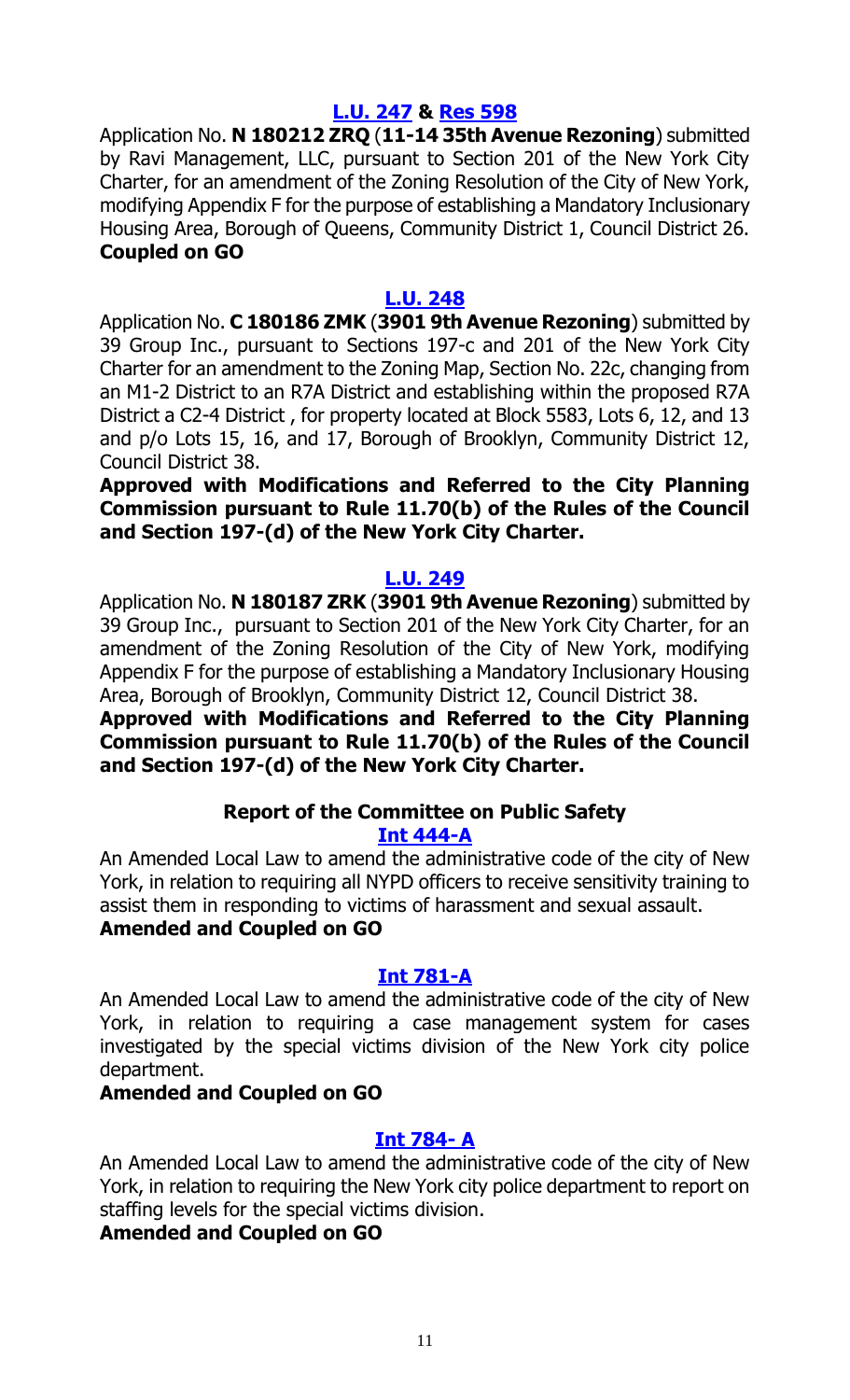## **[Int 785-A](https://legistar.council.nyc.gov/LegislationDetail.aspx?ID=3464947&GUID=ED11975D-0EAE-4DA0-8439-7D289E26114C&Options=&Search=)**

An Amended Local Law to amend the administrative code of the city of New York, in relation to requiring the New York city police department to develop a comprehensive special victims training program.

## **Amended and Coupled on GO**

## **12. GENERAL ORDER CALENDAR**

#### **[Int 720](https://legistar.council.nyc.gov/LegislationDetail.aspx?ID=3364140&GUID=4A00AE92-D940-431A-A3C6-0AA406BC41F1&Options=&Search=)**

A Local Law to amend the New York city building code, in relation to clarifying the requirements for site safety training providers. **Laid Over**

## **[L.U. 214](https://legistar.council.nyc.gov/LegislationDetail.aspx?ID=3673507&GUID=46A9D0CF-C203-47A9-A2B2-E460710AC9F5&Options=&Search=) & [Res](https://legistar.council.nyc.gov/LegislationDetail.aspx?ID=3709640&GUID=5F43C9EB-D196-44A9-BB72-766C272AEFB8&Options=&Search=) 599**

Application No. **C 180263 ZSM** (**110 East 16th Street**) submitted by East 16th Street Owner LLC and Trinity Christian Center of Santa Ana, Inc. pursuant to Sections 197-c and 201 of the New York City Charter for the grant of a special permit pursuant to Section 74-711 of the Zoning Resolution to modify the height and setback regulations of Section 23-662 (Maximum height of buildings and setback regulations), side yard regulations of Section 23-462 (Side yards for all other buildings containing residences), and distance between buildings regulations of Section 23-711 (Standard minimum distance between buildings) to facilitate the development of a 21-story mixed-use building, on property located at 110 East 16th Street (Block 871, Lot 74) on a zoning lot in a C6-2A District containing a landmark designated by the Landmarks Preservation Commission at 109-115 East 15th Street (Block 871, Lots 10 and 12), Borough of Manhattan, Community District 5, Council District 2.

## **Coupled on GO**

## **[L.U. 215](https://legistar.council.nyc.gov/LegislationDetail.aspx?ID=3673508&GUID=DBF1280E-A266-4C2B-9245-CD6BBD24D176&Options=&Search=) & [Res](https://legistar.council.nyc.gov/LegislationDetail.aspx?ID=3709641&GUID=E3233EF8-3DC6-41E9-A472-F564A7237CB2&Options=&Search=) 600**

Application No. **C 180264 ZSM** (**110 East 16th Street**) submitted by East 16th Street Owner LLC and Trinity Christian Center of Santa Ana, Inc. pursuant to Sections 197-c and 201 of the New York City Charter for the grant of a special permit pursuant to Section 13-45 (Special Permits for Additional Parking Spaces) and Section 13-451 (Additional parking spaces for residential growth) of the Zoning Resolution to allow an automated accessory off-street parking facility with a maximum capacity of 23 spaces on property located in a C6-2A District.at 109-115 East 15th Street a.k.a. 110-112 East 16th Street (Block 871, Lots 10, 12, and 74), Borough of Manhattan, Community District 5, Council District 2.

## **Coupled on GO**

## **[L.U. 235](https://legistar.council.nyc.gov/LegislationDetail.aspx?ID=3685411&GUID=681535AB-CF2D-42F8-9105-4C6588F7C0C2&Options=&Search=) & [Res](https://legistar.council.nyc.gov/LegislationDetail.aspx?ID=3709650&GUID=EC2B2D42-9EDF-43C6-AFFB-78C84B384867&Options=&Search=) 601**

Application No. **C 180265 ZMQ** (**69-02 Queens Boulevard**) submitted by 69-02 Queens Boulevard Woodside, LLC pursuant to Sections 197-c and 201 of the New York City Charter for the amendment of the Zoning Map, Section No. 9d, Borough of Queens, Community District 2, Council District 30. **Coupled on GO**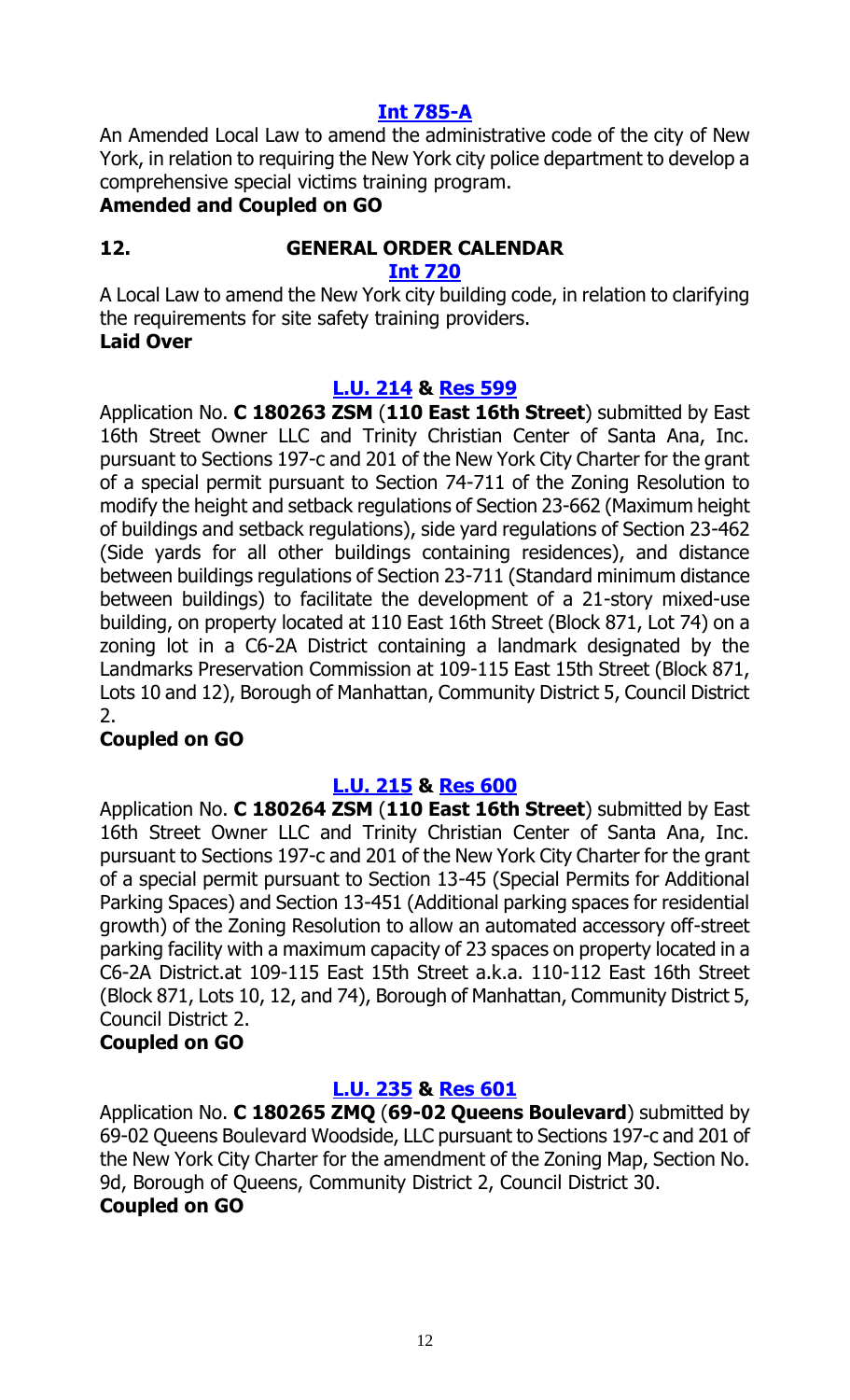## **[L.U. 236](https://legistar.council.nyc.gov/LegislationDetail.aspx?ID=3685412&GUID=CC903EE0-CC8A-4E79-AED6-E5E6BD8FA192&Options=&Search=) & [Res](https://legistar.council.nyc.gov/LegislationDetail.aspx?ID=3709651&GUID=0CD3EA88-BEC0-44D2-AE32-E184F8701D34&Options=&Search=) 602**

Application No. **N 180266 ZRQ** (**69-02 Queens Boulevard**) submitted by 69-02 Queens Boulevard Woodside, LLC pursuant to Section 201 of the New York City Charter for an amendment of the Zoning Resolution of the city of New York, modifying Appendix F for the purpose of establishing a Mandatory Inclusionary Housing area, Borough of Queens, Community District 2, Council District 30**.** 

## **Coupled on GO**

## **[L.U. 237](https://legistar.council.nyc.gov/LegislationDetail.aspx?ID=3685413&GUID=28F0E056-BDA3-4535-9029-78C19B7148B2&Options=&Search=) & [Res](https://legistar.council.nyc.gov/LegislationDetail.aspx?ID=3709652&GUID=8156566E-569B-4027-A963-210079D338BD&Options=&Search=) 603**

Application No. **C 180267 ZSQ** (**69-02 Queens Boulevard**) submitted by 69-02 Queens Boulevard Woodside, LLC pursuant to Sections 197-c and 201 of the New York City Charter for the grant of a special permit pursuant to Section 74-743 of the Zoning Resolution to facilitate a proposed mixed-use development, within a large scale general development, on property located at 69-02 Queens Boulevard (Block 2432, Lots 9, 21, 41, 44, and 50), Borough of Queens, Community District 2, Council District 30. This application is subject to review and action by the Land Use Committee only if called-up by vote of the Council pursuant to Rule 11.20(b) of the Council and Section 197 d(b)(3) of the New York City Charter.

## **Coupled on GO**

## **[L.U. 244](https://legistar.council.nyc.gov/LegislationDetail.aspx?ID=3691027&GUID=94259B58-F95A-408B-A33E-9B20BC1AE03F&Options=&Search=) & [Res](https://legistar.council.nyc.gov/LegislationDetail.aspx?ID=3709653&GUID=4117BA2C-F8EC-4472-B60C-DF94E0A4BE9D&Options=&Search=) 604**

Application No. **C 180085 ZMQ** (**Variety Boys and Girls Club Rezoning**) submitted by Variety Boys and Girls Club of Queens pursuant to Sections 197 c and 201 of the New York City Charter for an amendment of the Zoning Map, Section No. 9a, changing from an R6B District to an R7X District and changing from an R7A District to an R7X District property located at 21-12 30th Road, 21-01 30th Drive, 21-23 30th Drive and 21-22 30th Road (Block 550, Lots 7, 10, p/o 5 and p/o 27), Borough of Queens, Community District 1, Council District 22.

## **Coupled on GO**

## **[L.U. 245](https://legistar.council.nyc.gov/LegislationDetail.aspx?ID=3691041&GUID=357287DC-19CD-4493-AB04-C82925DFCFA5&Options=&Search=) & [Res](https://legistar.council.nyc.gov/LegislationDetail.aspx?ID=3709654&GUID=C24A146C-2A36-4B8C-AF12-AE06B8C3C7D2&Options=&Search=) 605**

Application No. **N 180086 ZRQ** (**Variety Boys and Girls Club Rezoning**) submitted by Variety Boys and Girls Club of Queens, pursuant to Section 201 of the New York City Charter, for an amendment of the Zoning Resolution of the City of New York, modifying Appendix F for the purpose of establishing a Mandatory Inclusionary Housing Area on property located at Block 550, Lots 7, 10, p/o 5 and p/o 27, Borough of Queens, Community District 1, Council District 22.

## **Coupled on GO**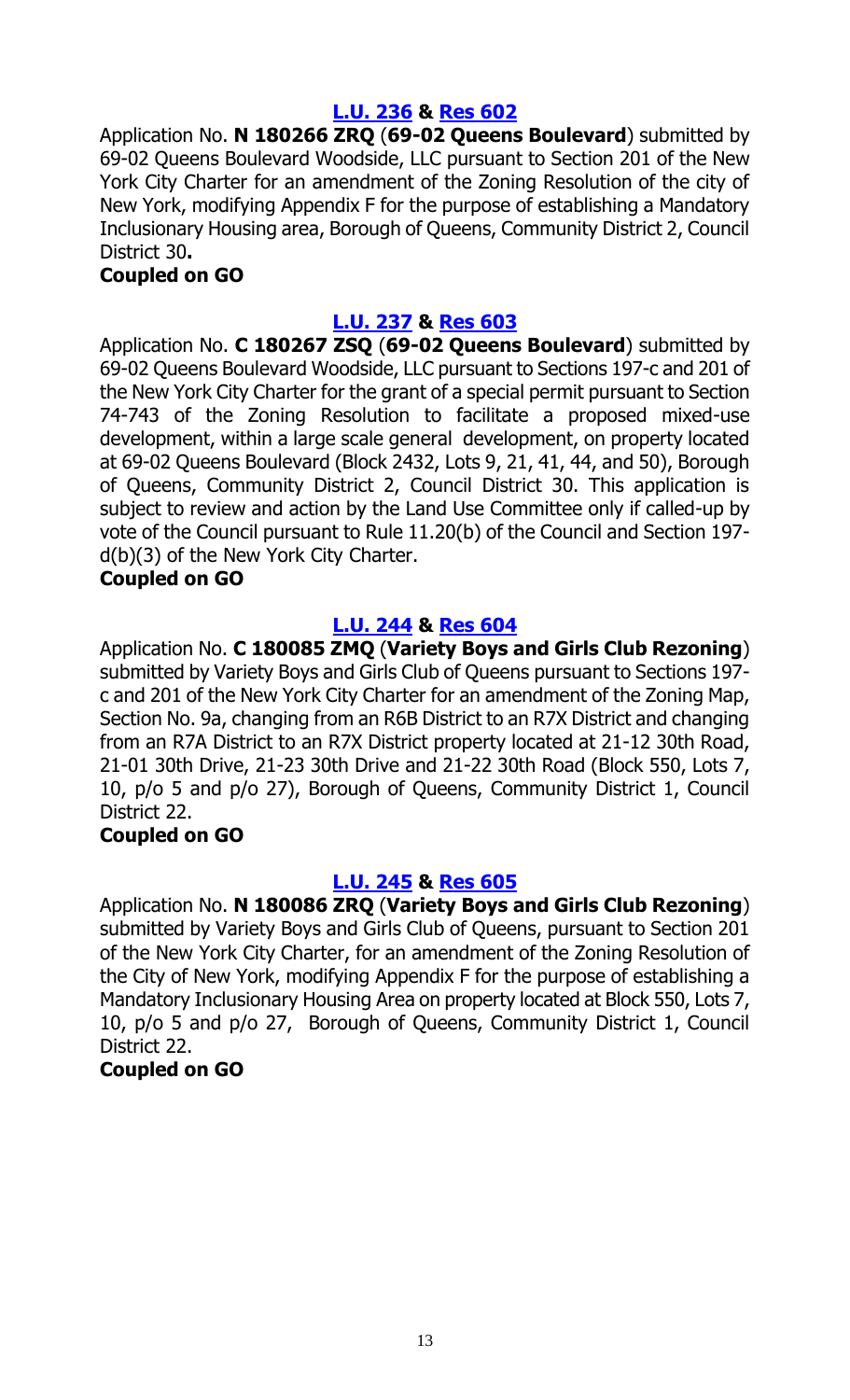## **[L.U. 248](https://legistar.council.nyc.gov/LegislationDetail.aspx?ID=3691063&GUID=84EFDEA9-0525-4087-94DF-F35B40409292&Options=&Search=) & [Res](https://legistar.council.nyc.gov/LegislationDetail.aspx?ID=3709657&GUID=339C2BC8-167E-4B14-B82B-8D561AA10CE4&Options=&Search=) 606**

Application No. **C 180186 ZMK** (**3901 9th Avenue Rezoning**) submitted by 39 Group Inc., pursuant to Sections 197-c and 201 of the New York City Charter for an amendment to the Zoning Map, Section No. 22c, changing from an M1-2 District to an R7A District and establishing within the proposed R7A District a C2-4 District , for property located at Block 5583, Lots 6, 12, and 13 and p/o Lots 15, 16, and 17, Borough of Brooklyn, Community District 12, Council District 38.

#### **Coupled on GO**

## **[L.U. 249](https://legistar.council.nyc.gov/LegislationDetail.aspx?ID=3691064&GUID=A765C6EC-3F28-4E05-8444-304972DDB11A&Options=&Search=) & [Res](https://legistar.council.nyc.gov/LegislationDetail.aspx?ID=3709658&GUID=73E59645-5D18-4449-99F3-507ADC4E3045&Options=&Search=) 607**

Application No. **N 180187 ZRK** (**3901 9th Avenue Rezoning**) submitted by 39 Group Inc., pursuant to Section 201 of the New York City Charter, for an amendment of the Zoning Resolution of the City of New York, modifying Appendix F for the purpose of establishing a Mandatory Inclusionary Housing Area, Borough of Brooklyn, Community District 12, Council District 38. **Coupled on GO**

Commissioner of Deeds **Coupled on GO**

#### **COUPLED ON GENERAL ORDER CALENDAR Finance**

**[Res 564](https://legistar.council.nyc.gov/LegislationDetail.aspx?ID=3704326&GUID=A3497C64-1E0E-4970-B850-61B67193FF7C&Options=&Search=)** - Increase in the annual expenditure and the setting of the date, time and place for the hearing of the local law increasing the annual expenditure for such districts.

**GO**

**Preconsidered [Res](https://legistar.council.nyc.gov/LegislationDetail.aspx?ID=3710644&GUID=6BF2BE3C-1A4A-4A3A-9C1D-4C756B250882&Options=&Search=) 579** - The new designation and changes in the designation of certain organizations to receive funding in the Expense Budget. **GO**

**Preconsidered [L.U.](https://legistar.council.nyc.gov/LegislationDetail.aspx?ID=3710645&GUID=CBC7E04C-49B8-4559-8D02-5A6A965D3AB3&Options=&Search=) 255 & [Res 583](https://legistar.council.nyc.gov/LegislationDetail.aspx?ID=3714037&GUID=2049CC01-2644-4B6A-986C-ED98CC4E4E91&Options=&Search=)** - 645 Barretto Street, Block 2765, Lot 146; Bronx, Community District No. 2, Council District No. 17. **GO**

## **For-Hire Vehicles**

**[Int 925-A](https://legistar.council.nyc.gov/LegislationDetail.aspx?ID=3498528&GUID=D90F1FD1-064E-40AD-BBCC-976DEBF0E0AF&Options=&Search=)** - To for-hire vehicles and commuter vans with a seating capacity greater than 20.

**A and GO**

## **Governmental Operations**

**[Int 899-A](https://legistar.council.nyc.gov/LegislationDetail.aspx?ID=3498515&GUID=9F3BDE23-EE5D-4A6F-ADB2-E546593F538B&Options=&Search=)** - Permitting the use of campaign funds for certain childcare expenses.

**A and GO**

## **Housing and Buildings**

**[Int 465-A](https://legistar.council.nyc.gov/LegislationDetail.aspx?ID=3343776&GUID=06B23DE4-0407-4947-9457-039015B1E132&Options=&Search=)** - Conducting education and outreach regarding single-occupant toilet room requirements.

**A and GO**

**[Int 644-A](https://legistar.council.nyc.gov/LegislationDetail.aspx?ID=3371438&GUID=128D0201-1AD4-4158-B4E6-C2FE9C99A3C1&Options=&Search=)** - Carbon monoxide detectors in commercial spaces.

**A and GO**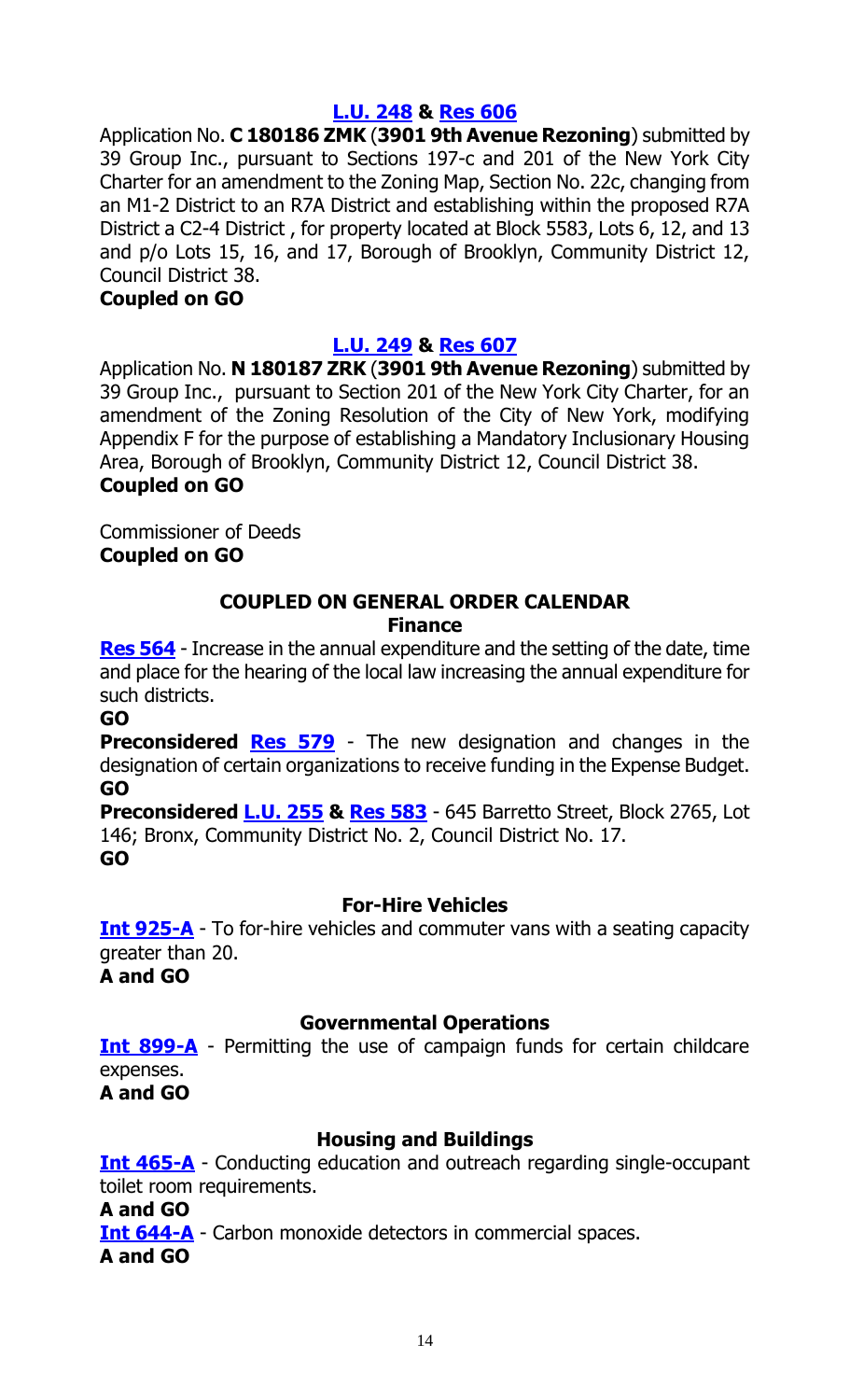**[Int 836-A](https://legistar.council.nyc.gov/LegislationDetail.aspx?ID=3486135&GUID=01E0DAB6-938C-48DC-B39B-A53F65E206A4&Options=&Search=)** - Approval processes for alternative automatic fire extinguishing systems, fire alarm systems, emergency alarm systems, fire department inbuilding auxiliary radio communication systems and fire protection plans.

## **A and GO**

**Preconsidered Int [1179](https://legistar.council.nyc.gov/LegislationDetail.aspx?ID=3713567&GUID=14E423DE-C065-4ADF-8BD8-AD0C488429E4&Options=&Search=)** - 424 East 115 Street, also known as Block 1708, Lot 38, in the borough of Manhattan.

**GO**

**Preconsidered Int [1191](https://legistar.council.nyc.gov/LegislationDetail.aspx?ID=3713568&GUID=6767563C-FBC4-4747-8227-B7A5C6FCB459&Options=&Search=)** - 515 West 143 Street, also known as Block 2075, Lot 17, in the borough of Manhattan.

**GO**

**Preconsidered [Int 1192](https://legistar.council.nyc.gov/LegislationDetail.aspx?ID=3713569&GUID=EA4E5CF0-2F66-438B-B4A0-405588FB78C3&Options=&Search=)** - 527 West 151 Street, also known as Block 2083, Lot 16, in the borough of Manhattan.

**GO**

**Preconsidered <b>Int 1193** - 526 West 158 Street, also known as Block 2116, Lot 19, in the borough of Manhattan.

## **GO**

**Preconsidered Int [1194](https://legistar.council.nyc.gov/LegislationDetail.aspx?ID=3713579&GUID=2D393802-59DE-46C5-9602-363D12F6BDDE&Options=&Search=)** - 525 West 151 Street, also known as Block 2083, Lot 17, in the borough of Manhattan.

**GO**

**Preconsidered Int [1195](https://legistar.council.nyc.gov/LegislationDetail.aspx?ID=3713571&GUID=8DD0FDC6-16F7-4E5F-93B4-4FB2855CFD42&Options=&Search=)** - 157 West 123 Street, also known as Block 1908, Lot 1, in the borough of Manhattan.

**GO**

**Preconsidered Int [1196](https://legistar.council.nyc.gov/LegislationDetail.aspx?ID=3713572&GUID=CE9CC12C-DA63-4DC3-9C15-9D702A6035E4&Options=&Search=)** - 167 West 133 Street, also known as Block 1918, Lot 7, in the borough of Manhattan.

**GO**

**Preconsidered Int [1197](https://legistar.council.nyc.gov/LegislationDetail.aspx?ID=3713573&GUID=34F83E45-F3B4-4D74-9CE1-1CC76EBDBE1C&Options=&Search=)** - 67 St. Nicholas Avenue, also known as Block 1823, Lot 56, in the borough of Manhattan.

**GO**

**Preconsidered Int [1198](https://legistar.council.nyc.gov/LegislationDetail.aspx?ID=3713574&GUID=54FBF518-58D2-4714-9084-B0DCA30B08FE&Options=&Search=)** - 286 West 151 Street, also known as Block 2036, Lot 53, in the borough of Manhattan.

**GO**

**Preconsidered Int [1203](https://legistar.council.nyc.gov/LegislationDetail.aspx?ID=3713575&GUID=18985B38-B485-4815-90C8-08EF637F49A5&Options=&Search=)** - 514F East 13 Street, also known as Block 406, Lot 13, in the borough of Manhattan.

**GO**

**Preconsidered Int [1204](https://legistar.council.nyc.gov/LegislationDetail.aspx?ID=3713576&GUID=D061F090-2D55-4AFE-B97D-741DE2B96890&Options=&Search=)** - 2089 Amsterdam Avenue, also known as Block 211, Lot 65, in the borough of Manhattan.

**GO**

**Preconsidered Int [1205](https://legistar.council.nyc.gov/LegislationDetail.aspx?ID=3713577&GUID=617A3C87-3C90-4F13-B98B-35A52491684D&Options=&Search=)** - 2091 Amsterdam Avenue, also known as Block 211, Lot 66, in the borough of Manhattan.

**GO**

**Preconsidered Int [1206](https://legistar.council.nyc.gov/LegislationDetail.aspx?ID=3713578&GUID=A4A7B595-4F46-410B-90F6-D9C2C6AA966C&Options=&Search=)** - 500 West 174 Street, also known as Block 213, Lot 44, in the borough of Manhattan.

**GO**

## **Land Use**

**[L.U. 209](https://legistar.council.nyc.gov/LegislationDetail.aspx?ID=3673476&GUID=23DEDAB3-A9ED-4BF7-A674-31DCEA43E6F8&Options=&Search=) & [Res](https://legistar.council.nyc.gov/LegislationDetail.aspx?ID=3709635&GUID=47E51737-FA2A-47B0-8352-48361673F09B&Options=&Search=) 584 -** App. **C 180386 PPQ** (**26-32 Jackson Avenue**) Queens, Community District 2, Council District 26. **GO**

**[L.U. 210](https://legistar.council.nyc.gov/LegislationDetail.aspx?ID=3673477&GUID=7DBCB0A3-2F23-4158-B885-ADCE93FC2214&Options=&Search=) & [Res](https://legistar.council.nyc.gov/LegislationDetail.aspx?ID=3709636&GUID=6B542456-3D4D-412A-BFBD-83444E94777B&Options=&Search=) 585** - App. **C 180384 ZSQ** (**26-32 Jackson Avenue**) Queens, Community District 2, Council District 26). **GO**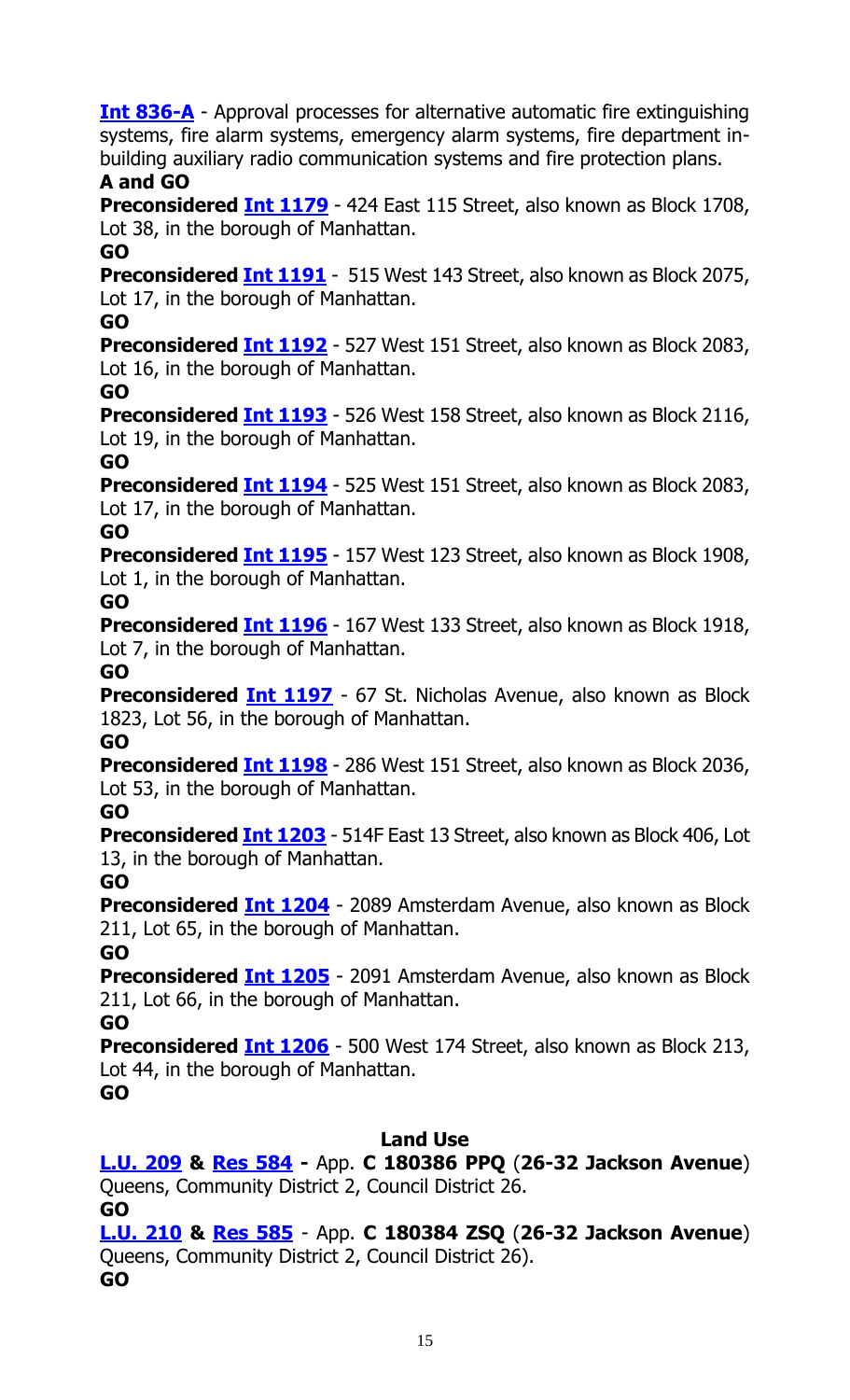**[L.U. 211](https://legistar.council.nyc.gov/LegislationDetail.aspx?ID=3673504&GUID=DCA76EA7-B51A-4363-A177-7386E425CBD7&Options=&Search=) & [Res](https://legistar.council.nyc.gov/LegislationDetail.aspx?ID=3709637&GUID=8E75983B-7C33-4FEB-ADFD-2906BEE79108&Options=&Search=) 586** - App. **C 180385 PPQ** (**27-01 Jackson Avenue**) Queens, Community District 2, Council District 26. **GO [L.U. 212](https://legistar.council.nyc.gov/LegislationDetail.aspx?ID=3673505&GUID=FB1BAA9C-1F7F-4A70-A7CF-F0025DC525E9&Options=&Search=) & [Res](https://legistar.council.nyc.gov/LegislationDetail.aspx?ID=3709638&GUID=24EB84CF-572C-4254-9FD5-D7C60C188752&Options=&Search=) 587** - App. **C 180382 ZSQ** (**27-01 Jackson Avenue**) Queens, Community District 2, Council District 26. **GO [L.U. 213](https://legistar.council.nyc.gov/LegislationDetail.aspx?ID=3673506&GUID=BD60BF85-D3FE-41F8-ACD7-6C1AA765E871&Options=&Search=) & [Res](https://legistar.council.nyc.gov/LegislationDetail.aspx?ID=3709639&GUID=E0E31A7B-9DE9-43BB-AF1A-D93DB8BC063D&Options=&Search=) 588** - App. **C 180383 ZSQ** (**27-01 Jackson Avenue**) Queens, Community District 2, Council District 26. **GO [L.U. 221](https://legistar.council.nyc.gov/LegislationDetail.aspx?ID=3673514&GUID=DC35DB64-4FE8-44AD-85DD-C021A1B34B55&Options=&Search=) & [Res](https://legistar.council.nyc.gov/LegislationDetail.aspx?ID=3709642&GUID=1941100E-2A69-4E0F-9ADC-7C4A1D5F00C7&Options=&Search=) 589** - App. **20195045 HAQ** (**Hunters Point South Parcel C – North Tower**) Queens, Community District 2, Council District 26. **GO [L.U. 222](https://legistar.council.nyc.gov/LegislationDetail.aspx?ID=3673515&GUID=6F368358-33E3-4FAB-A3D6-70654D3A9300&Options=&Search=) & [Res](https://legistar.council.nyc.gov/LegislationDetail.aspx?ID=3709643&GUID=F5360227-37CF-4EF9-BD8C-C63ECF497C08&Options=&Search=) 590** - App. **20195046 HAQ** (**Hunters Point South**) Queens, Community District 2, Council District 26. **GO [L.U. 226](https://legistar.council.nyc.gov/LegislationDetail.aspx?ID=3673519&GUID=94315EE2-F91D-4790-982B-BE93981D12EB&Options=&Search=) & [Res](https://legistar.council.nyc.gov/LegislationDetail.aspx?ID=3709644&GUID=9CF8F721-1EEE-4C6B-94B6-B6D098EF4249&Options=&Search=) 591** - App. **20195063 HAK** (**Sunset Park IV**) Brooklyn, Community District 7, Council District 38. **GO [L.U. 227](https://legistar.council.nyc.gov/LegislationDetail.aspx?ID=3673520&GUID=7A6EDFDE-9F87-4A1D-ADB3-C50886218FC5&Options=&Search=) & [Res](https://legistar.council.nyc.gov/LegislationDetail.aspx?ID=3709645&GUID=D7265BCB-243B-4E9A-9AC7-60A4A08E60D9&Options=&Search=) 592** - App. **20195062 HAK** (**Sunset Park III**) Brooklyn, Community District 7, Council District 38. **GO [L.U. 228](https://legistar.council.nyc.gov/LegislationDetail.aspx?ID=3673521&GUID=CBF7453B-BE52-4AF2-BC07-739AC15BBD63&Options=&Search=) & [Res](https://legistar.council.nyc.gov/LegislationDetail.aspx?ID=3709646&GUID=029CC558-C01C-491A-AB9B-B8EF4D65574C&Options=&Search=) 593** - App. **20195061 HAK** (**Sunset Park II**) Brooklyn, Community District 7, Council District 38. **GO [L.U. 229](https://legistar.council.nyc.gov/LegislationDetail.aspx?ID=3673522&GUID=7A0C74F7-9690-4B0B-AD7B-0B0B9F71C501&Options=&Search=) & [Res](https://legistar.council.nyc.gov/LegislationDetail.aspx?ID=3709647&GUID=0BCA0689-24A1-4DB6-86A6-8B787164D11E&Options=&Search=) 594** - App. **20195060 HAK** (**Sunset Park I**) Brooklyn, Community District 7, Council District 38. **GO [L.U. 233](https://legistar.council.nyc.gov/LegislationDetail.aspx?ID=3685416&GUID=A2720310-6086-450A-AD5D-5A839F434F12&Options=&Search=) & [Res](https://legistar.council.nyc.gov/LegislationDetail.aspx?ID=3709648&GUID=B21A39D2-1FB3-47AD-9F58-96B093A1CE39&Options=&Search=) 595** - App. **20195067 HAK** (**Hopkinson/Park Place**) Brooklyn, Community District 16, Council District 41. **GO [L.U. 234](https://legistar.council.nyc.gov/LegislationDetail.aspx?ID=3685417&GUID=F48DC367-168E-4845-AB8A-4340505278B9&Options=&Search=) & [Res](https://legistar.council.nyc.gov/LegislationDetail.aspx?ID=3709649&GUID=ACAC4B7A-93F1-41E7-8563-921042F96859&Options=&Search=) 596** - App. **20195066 HAM** (**21 Arden Street**) Manhattan, Community District 12, Council District 10. **GO [L.U. 246](https://legistar.council.nyc.gov/LegislationDetail.aspx?ID=3691042&GUID=EAA7D6EA-6364-4223-BAFB-56E4A983CBC5&Options=&Search=) & [Res](https://legistar.council.nyc.gov/LegislationDetail.aspx?ID=3709655&GUID=8A7ECCC6-1C55-448B-91C2-9BD4C35FE3E9&Options=&Search=) 597** - App. **C 180211 ZMQ** (**11-14 35th Avenue Rezoning**) Queens, Community District 1, Council District 26. **GO [L.U. 247](https://legistar.council.nyc.gov/LegislationDetail.aspx?ID=3691062&GUID=1E56D446-ED4B-4475-A844-A65CDCDE0882&Options=&Search=) & [Res](https://legistar.council.nyc.gov/LegislationDetail.aspx?ID=3709656&GUID=5E1A7686-77FB-4861-8607-3BEAE83C0B76&Options=&Search=) 598** - Application No. **N 180212 ZRQ** (**11-14 35th Avenue Rezoning**) Queens, Community District 1, Council District 26. **GO Public Safety [Int 444-A](https://legistar.council.nyc.gov/LegislationDetail.aspx?ID=3343743&GUID=281EF7A6-ACA5-4D1C-ABDF-C579B7D33FC8&Options=&Search=)** - Requiring all NYPD officers to receive sensitivity training to assist them in responding to victims of harassment and sexual assault. **A and GO [Int 781-A](https://legistar.council.nyc.gov/LegislationDetail.aspx?ID=3464946&GUID=F0FDC8E0-A95E-4888-9407-94B676F79650&Options=&Search=)** - Case management system for cases investigated by the special victims division of the New York city police department.

## **A and GO**

**[Int 784-](https://legistar.council.nyc.gov/LegislationDetail.aspx?ID=3464948&GUID=3C0B5525-D34B-4281-9D0E-2012155C7ACC&Options=&Search=) A** - New York city police department to report on staffing levels for the special victims division.

## **A and GO**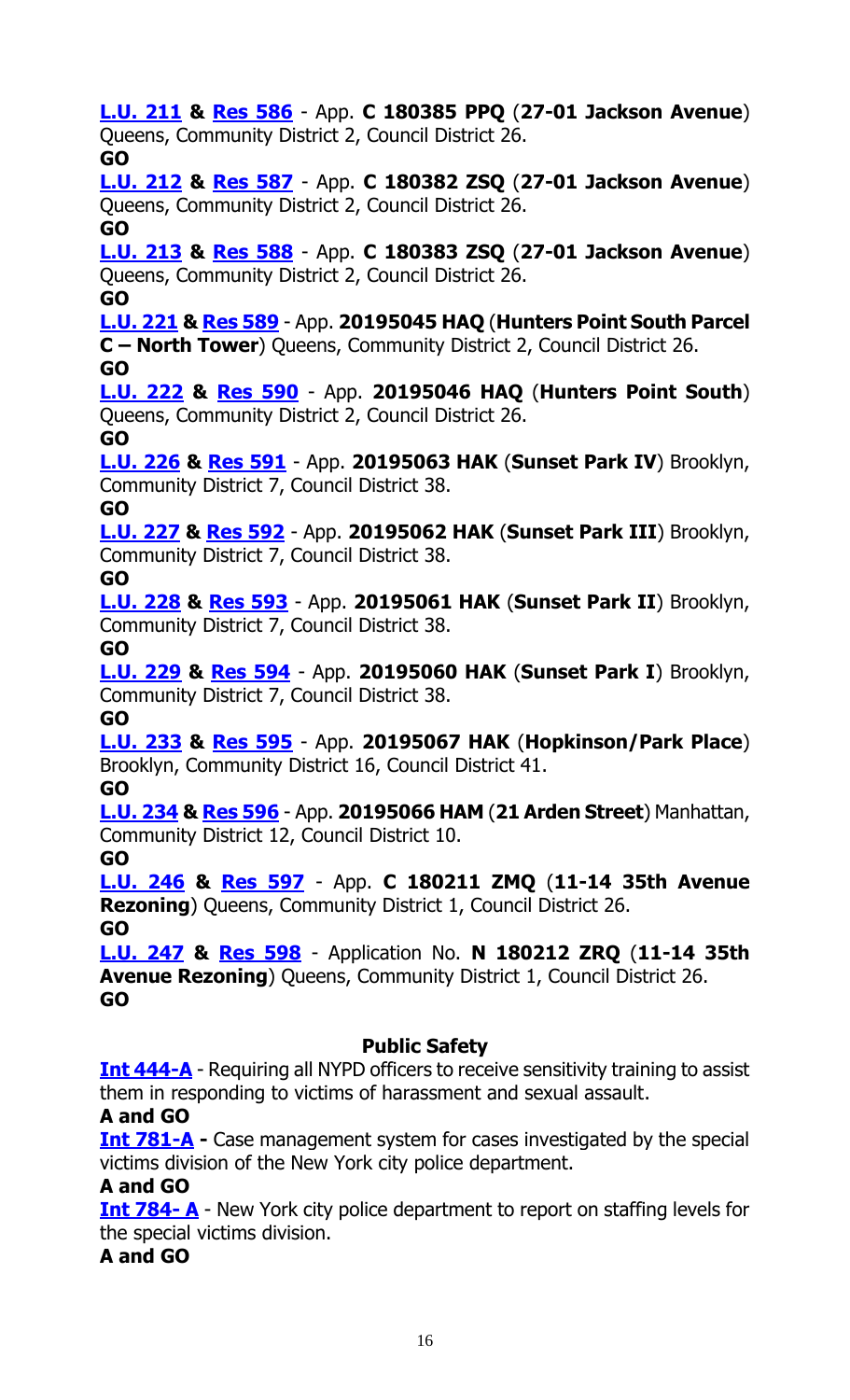**[Int 785-A](https://legistar.council.nyc.gov/LegislationDetail.aspx?ID=3464947&GUID=ED11975D-0EAE-4DA0-8439-7D289E26114C&Options=&Search=)** - New York city police department to develop a comprehensive special victims training program.

## **A and GO**

## **GENERAL ORDER CALENDAR**

**[L.U. 214](https://legistar.council.nyc.gov/LegislationDetail.aspx?ID=3673507&GUID=46A9D0CF-C203-47A9-A2B2-E460710AC9F5&Options=&Search=) & [Res 599](https://legistar.council.nyc.gov/LegislationDetail.aspx?ID=3709640&GUID=5F43C9EB-D196-44A9-BB72-766C272AEFB8&Options=&Search=)** - App. **C 180263 ZSM** (**110 East 16th Street**) Manhattan, Community District 5, Council District 2. **GO [L.U. 215](https://legistar.council.nyc.gov/LegislationDetail.aspx?ID=3673508&GUID=DBF1280E-A266-4C2B-9245-CD6BBD24D176&Options=&Search=) & [Res](https://legistar.council.nyc.gov/LegislationDetail.aspx?ID=3709641&GUID=E3233EF8-3DC6-41E9-A472-F564A7237CB2&Options=&Search=) 600** - App. **C 180264 ZSM** (**110 East 16th Street**) Manhattan, Community District 5, Council District 2. **GO [L.U. 235](https://legistar.council.nyc.gov/LegislationDetail.aspx?ID=3685411&GUID=681535AB-CF2D-42F8-9105-4C6588F7C0C2&Options=&Search=) & [Res](https://legistar.council.nyc.gov/LegislationDetail.aspx?ID=3709650&GUID=EC2B2D42-9EDF-43C6-AFFB-78C84B384867&Options=&Search=) 601** - App. **C 180265 ZMQ** (**69-02 Queens Boulevard**) Queens, Community District 2, Council District 30. **GO [L.U. 236](https://legistar.council.nyc.gov/LegislationDetail.aspx?ID=3685412&GUID=CC903EE0-CC8A-4E79-AED6-E5E6BD8FA192&Options=&Search=) & [Res](https://legistar.council.nyc.gov/LegislationDetail.aspx?ID=3709651&GUID=0CD3EA88-BEC0-44D2-AE32-E184F8701D34&Options=&Search=) 602** - App. **N 180266 ZRQ** (**69-02 Queens Boulevard**) Queens, Community District 2, Council District 30**. GO [L.U. 237](https://legistar.council.nyc.gov/LegislationDetail.aspx?ID=3685413&GUID=28F0E056-BDA3-4535-9029-78C19B7148B2&Options=&Search=) & [Res](https://legistar.council.nyc.gov/LegislationDetail.aspx?ID=3709652&GUID=8156566E-569B-4027-A963-210079D338BD&Options=&Search=) 603** - App. **C 180267 ZSQ** (**69-02 Queens Boulevard**) Queens, Community District 2, Council District 30. **GO [L.U. 244](https://legistar.council.nyc.gov/LegislationDetail.aspx?ID=3691027&GUID=94259B58-F95A-408B-A33E-9B20BC1AE03F&Options=&Search=) & [Res](https://legistar.council.nyc.gov/LegislationDetail.aspx?ID=3709653&GUID=4117BA2C-F8EC-4472-B60C-DF94E0A4BE9D&Options=&Search=) 604** - App. **C 180085 ZMQ** (**Variety Boys and Girls Club Rezoning**) Queens, Community District 1, Council District 22. **GO [L.U. 245](https://legistar.council.nyc.gov/LegislationDetail.aspx?ID=3691041&GUID=357287DC-19CD-4493-AB04-C82925DFCFA5&Options=&Search=) & [Res](https://legistar.council.nyc.gov/LegislationDetail.aspx?ID=3709654&GUID=C24A146C-2A36-4B8C-AF12-AE06B8C3C7D2&Options=&Search=) 605** - App. **N 180086 ZRQ** (**Variety Boys and Girls Club Rezoning**) Queens, Community District 1, Council District 22. **GO [L.U. 248](https://legistar.council.nyc.gov/LegislationDetail.aspx?ID=3691063&GUID=84EFDEA9-0525-4087-94DF-F35B40409292&Options=&Search=) & [Res](https://legistar.council.nyc.gov/LegislationDetail.aspx?ID=3709657&GUID=339C2BC8-167E-4B14-B82B-8D561AA10CE4&Options=&Search=) 606** - App. **C 180186 ZMK** (**3901 9th Avenue Rezoning**) Brooklyn, Community District 12, Council District 38. **GO [L.U. 249](https://legistar.council.nyc.gov/LegislationDetail.aspx?ID=3691064&GUID=A765C6EC-3F28-4E05-8444-304972DDB11A&Options=&Search=) & [Res](https://legistar.council.nyc.gov/LegislationDetail.aspx?ID=3709658&GUID=73E59645-5D18-4449-99F3-507ADC4E3045&Options=&Search=) 607** - App. **N 180187 ZRK** (**3901 9th Avenue Rezoning**) Brooklyn, Community District 12, Council District 38. **GO**

Commissioner of Deeds **GO**

## **Roll Call**

## **13. INTRODUCTION & READING OF BILLS**

- **14. DISCUSSION OF RESOLUTIONS**
- **15. RESOLUTIONS**

## **[Res 84](https://legistar.council.nyc.gov/LegislationDetail.aspx?ID=3332060&GUID=0EE9FE40-2E52-4AA8-9686-44B0822C309D&Options=&Search=)**

Resolution urging the New York State Legislature to pass and the Governor to sign the Reproductive Health Act.

## **Adopted by the Committee on Women**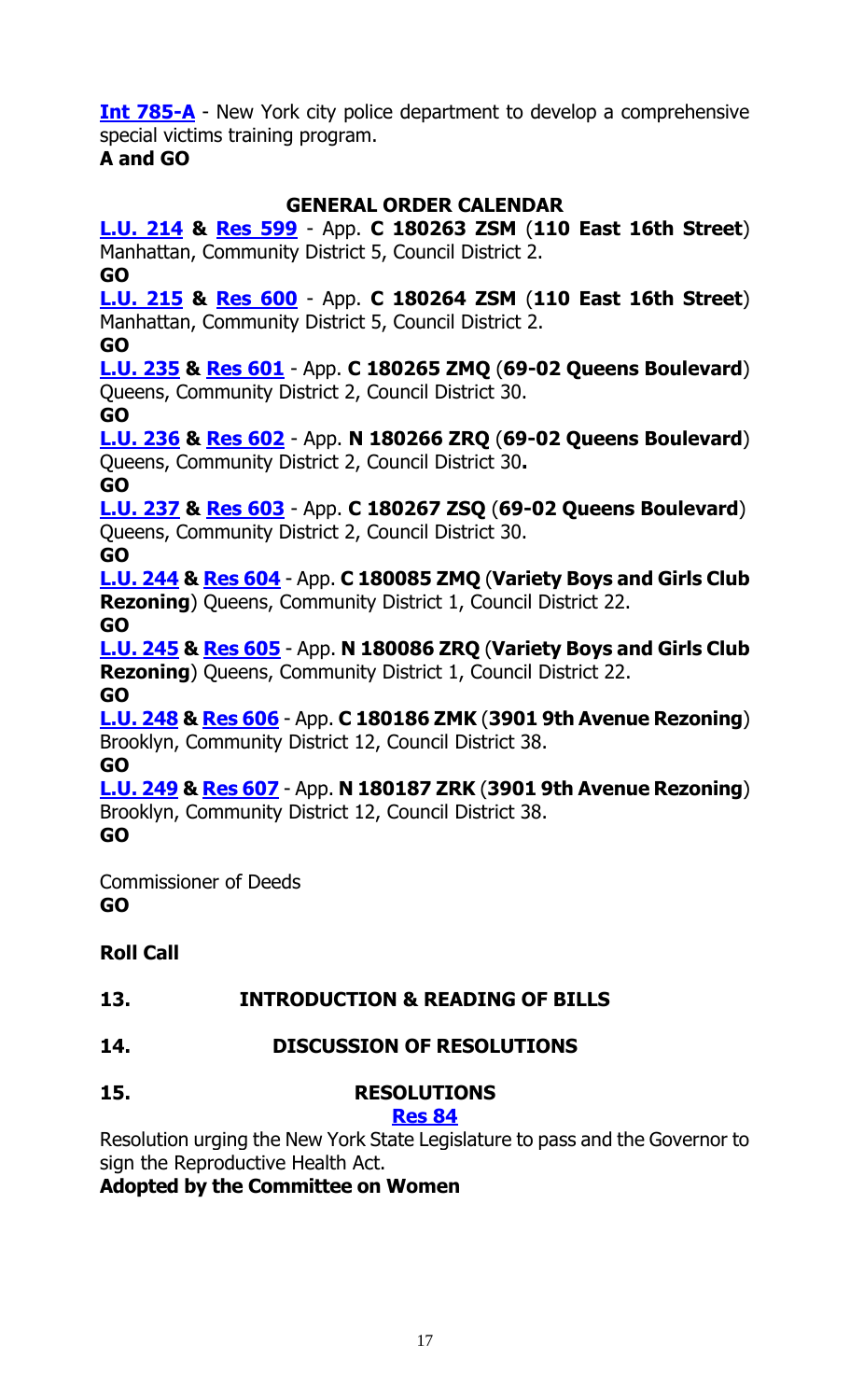## **[Res 178-A](https://legistar.council.nyc.gov/LegislationDetail.aspx?ID=3344040&GUID=715292B8-C4E2-41B8-8B9E-6A1D9D160BFA&Options=&Search=)**

An Amended Resolution calling on the Federal Aviation Administration to amend the North Shore helicopter route to extend further west to cover Northeast Queens.

**Amended and Adopted by the Committee on Economic Development**

#### **Res [203-A](https://legistar.council.nyc.gov/LegislationDetail.aspx?ID=3371465&GUID=66A56170-07FF-40E5-8418-48B89B68C817&Options=&Search=)**

An Amended Resolution establishing February 4 as Rosa Parks Day to commemorate the Civil Rights leader.

## **Amended and Adopted by the Committee on Cultural Affairs, Libraries and International Intergroup Relations**

#### **[Res 285](https://legistar.council.nyc.gov/LegislationDetail.aspx?ID=3474249&GUID=27198C81-C58B-4684-917C-AB8B5B7F01E3&Options=&Search=)**

Resolution calling upon the United States Secretary of the Interior to recognize the historical significance of Roberto Clemente's place of death in Loíza, Puerto Rico, by adding it to the National Register of Historic Places.

## **Adopted by the Committee on Cultural Affairs, Libraries and International Intergroup Relations**

#### **[Res 358](https://legistar.council.nyc.gov/LegislationDetail.aspx?ID=3509896&GUID=56E3F2BC-A88E-4E99-921A-265203357BB7&Options=&Search=)**

Resolution calling upon the City of New York to eliminate the disparity in compensation paid to teachers, staff and directors at community-based EarlyLearn NYC centers, as compared to the compensation paid to Department of Education instructors for similar employment.

#### **Adopted by the Committee on Education**

#### **[Res 420](https://legistar.council.nyc.gov/LegislationDetail.aspx?ID=3541090&GUID=16547039-2AA1-41CD-9D0C-8BFA102D11CE&Options=&Search=)**

Resolution declaring November 11 as Polish Independence Day in the city of New York.

**Adopted by the Committee on Cultural Affairs, Libraries and International Intergroup Relations**

#### **[Res 421](https://legistar.council.nyc.gov/LegislationDetail.aspx?ID=3541088&GUID=74870ABB-8D32-467A-AF7D-56A866EE3A5F&Options=&Search=)**

Resolution declaring October 11 as Casimir Pulaski Day in the city of New York.

**Adopted by the Committee on Cultural Affairs, Libraries and International Intergroup Relations**

## **[Res 422](https://legistar.council.nyc.gov/LegislationDetail.aspx?ID=3541089&GUID=9B9372FF-38EF-43DC-88B1-12EC8BB88C45&Options=&Search=)**

Resolution declaring October 15 as Tadeusz Kosciuszko Day in the city of New York.

**Adopted by the Committee on Cultural Affairs, Libraries and International Intergroup Relations**

## **16. GENERAL DISCUSSION**

## **17. EXTENSION OF REMARKS**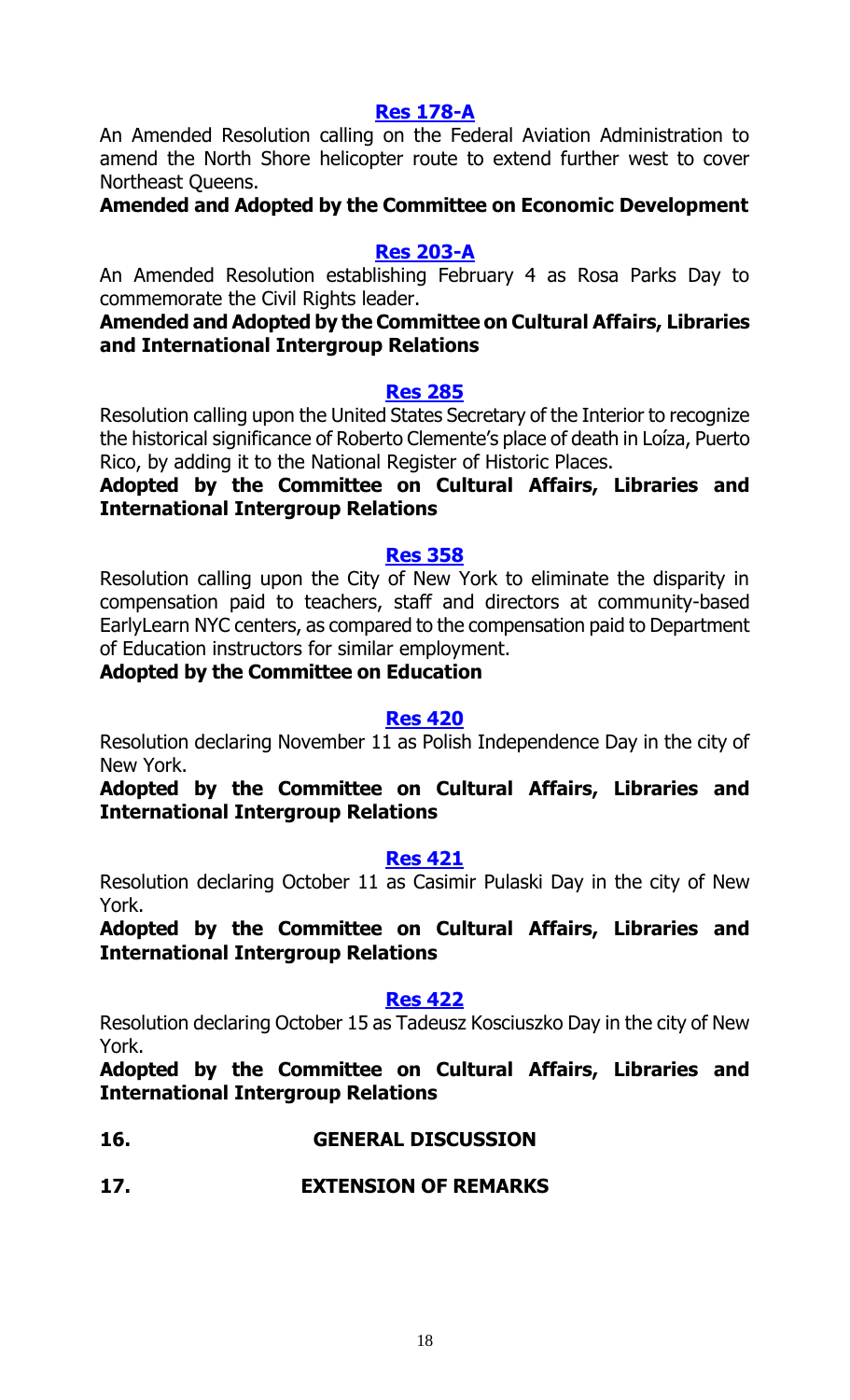## **INTRODUCTION AND READING OF BILLS**

#### **[Int 1177](https://legistar.council.nyc.gov/LegislationDetail.aspx?ID=3713969&GUID=9F1BE334-6354-4760-9860-C810B3863DD8&Options=ID%7c&Search=)**

By Council Member Ampry-Samuel:

A Local Law to amend the New York city building code, in relation to requesting access to adjoining property for a construction or demolition project.

#### **Housing and Buildings**

## **[Int 1178](https://legistar.council.nyc.gov/LegislationDetail.aspx?ID=3713957&GUID=F63C257B-E529-40E9-9F57-6FCE6E50992D&Options=ID|&Search=)**

By Council Member Ayala:

A Local Law to amend the administrative code of the city of New York, in relation to notice of the application of pesticides by city agencies. **Health**

## **Preconsidered [Int 1179](https://legistar.council.nyc.gov/LegislationDetail.aspx?ID=3713567&GUID=14E423DE-C065-4ADF-8BD8-AD0C488429E4&Options=ID|&Search=)**

By Council Member Ayala:

A Local Law in relation to the disapproval of a determination by the department of housing preservation and development to approve the transfer of the property located at 424 East 115 Street, also known as Block 1708, Lot 38, in the borough of Manhattan.

## **Housing and Buildings**

## **[Int 1180](https://legistar.council.nyc.gov/LegislationDetail.aspx?ID=3713958&GUID=7AC49EC1-83C2-4FD6-98C8-C1938CFBAAAC&Options=ID|&Search=)**

By Council Members Ayala and Chin:

A Local Law to amend the administrative code of the city of New York, in relation to mental health first aid training for senior center caseworkers. **Aging**

## **[Int 1181](https://legistar.council.nyc.gov/LegislationDetail.aspx?ID=3713956&GUID=1213699F-A776-4EC7-9B04-89AFCC45EA8D&Options=ID|&Search=)**

By Council Member Cohen:

A Local Law to amend the administrative code of the city of New York, in relation to prohibiting the use of dogs or cats as security in certain contracts. **Consumer Affairs and Business Licensing**

## **[Int 1182](https://legistar.council.nyc.gov/LegislationDetail.aspx?ID=3713965&GUID=A255CBAC-7D52-4A05-A21B-CADFCD7B9192&Options=ID|&Search=)**

By Council Member Constantinides:

A Local Law to amend the administrative code of the city of New York in relation to identifying all vacant and underutilized municipally-owned sites that would be suitable for the development of renewable energy and assessing the renewable-energy generation potential and feasibility of such sites.

## **Environmental Protection**

## **[Int 1183](https://legistar.council.nyc.gov/LegislationDetail.aspx?ID=3713962&GUID=EA636CB5-7751-4518-BF9D-2EBC84280737&Options=ID|&Search=)**

By Council Member Diaz:

A Local Law to amend the New York city charter, in relation to the office of administrative trials and hearings dismissing violations in the interests of justice.

## **Governmental Operations**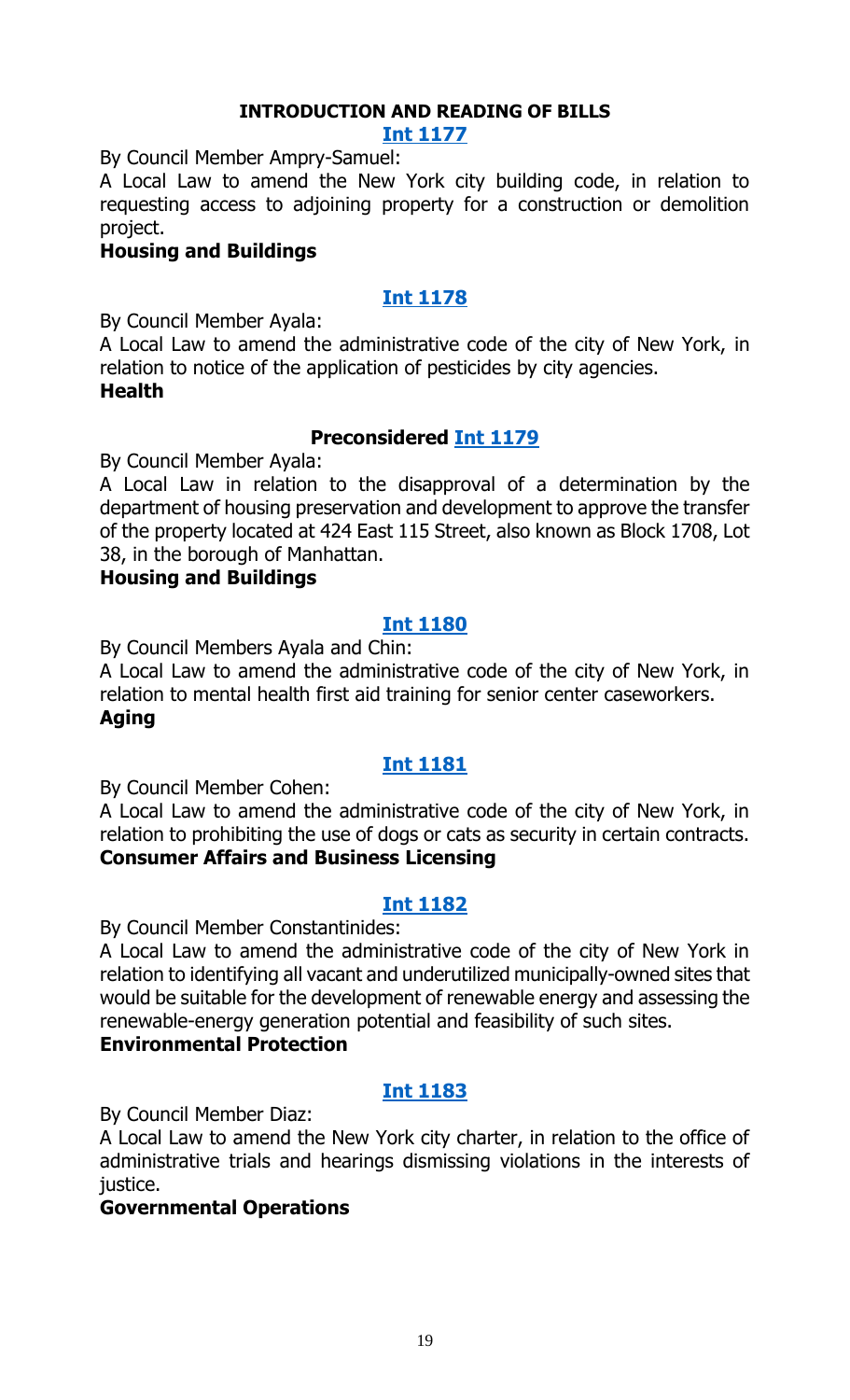## **[Int 1184](https://legistar.council.nyc.gov/LegislationDetail.aspx?ID=3713959&GUID=AD2BED8A-3380-476D-B9FD-78C321F2A5CB&Options=ID|&Search=)**

By Council Member Dromm:

A Local Law to amend the administrative code of the city of New York, in relation to books in city correctional facilities.

## **Criminal Justice**

## **Preconsidered [Res 579](https://legistar.council.nyc.gov/LegislationDetail.aspx?ID=3710644&GUID=6BF2BE3C-1A4A-4A3A-9C1D-4C756B250882&Options=ID%7c&Search=)**

By Council Member Dromm:

Resolution approving the new designation and changes in the designation of certain organizations to receive funding in the Expense Budget. **Finance**

## **[Int 1185](https://legistar.council.nyc.gov/LegislationDetail.aspx?ID=3712930&GUID=C3B7720D-46C8-436D-8955-DD93CB791CF5&Options=ID|&Search=)**

By Council Member Espinal:

A Local Law to amend the administrative code of the city of New York, in relation to requiring nightlife establishments to post signage informing patrons about harassment and to train employees about harassment among patrons. **Consumer Affairs and Business Licensing**

## **[Int 1186](https://legistar.council.nyc.gov/LegislationDetail.aspx?ID=3712931&GUID=CDD567F8-E317-4971-B281-C8A0DE8FA60E&Options=ID|&Search=)**

By Council Member Espinal:

A Local Law to amend the charter of the city of New York, in relation to requiring the Office of Nightlife to post information on its website for nightlife establishments, including resources and trainings about harassment among patrons.

## **Consumer Affairs and Business Licensing**

## **[Res 580](https://legistar.council.nyc.gov/LegislationDetail.aspx?ID=3712929&GUID=4D63718B-B59C-40A2-9510-C9FD79B1AD37&Options=ID|&Search=)**

By Council Member Espinal:

Resolution calling on the New York State Division of Criminal Justice Services, Office of Public Safety to update its mandatory security guard training curriculum to include sexual harassment prevention and bystander intervention training for all security guards who work in nightlife establishments.

## **Consumer Affairs and Business Licensing**

## **[Int 1187](https://legistar.council.nyc.gov/LegislationDetail.aspx?ID=3713968&GUID=E64110EB-1391-4552-A986-94F475BE6891&Options=ID|&Search=)**

By Council Member Gjonaj:

A Local Law to amend the administrative code of the city of New York, in relation to towing vehicles that lack license plates or registration stickers. **Transportation**

## **[Int 1188](https://legistar.council.nyc.gov/LegislationDetail.aspx?ID=3713955&GUID=53F9C7D5-9958-4D53-B5FE-B0307C7FA895&Options=ID|&Search=)**

By Council Member Gjonaj:

A Local Law to amend the administrative code of the city of New York, in relation to penalizing the removal of license plates and registration stickers from motor vehicles and increasing the penalty for leaving, abandoning, dismantling or removing components from motor vehicles.

#### **Transportation**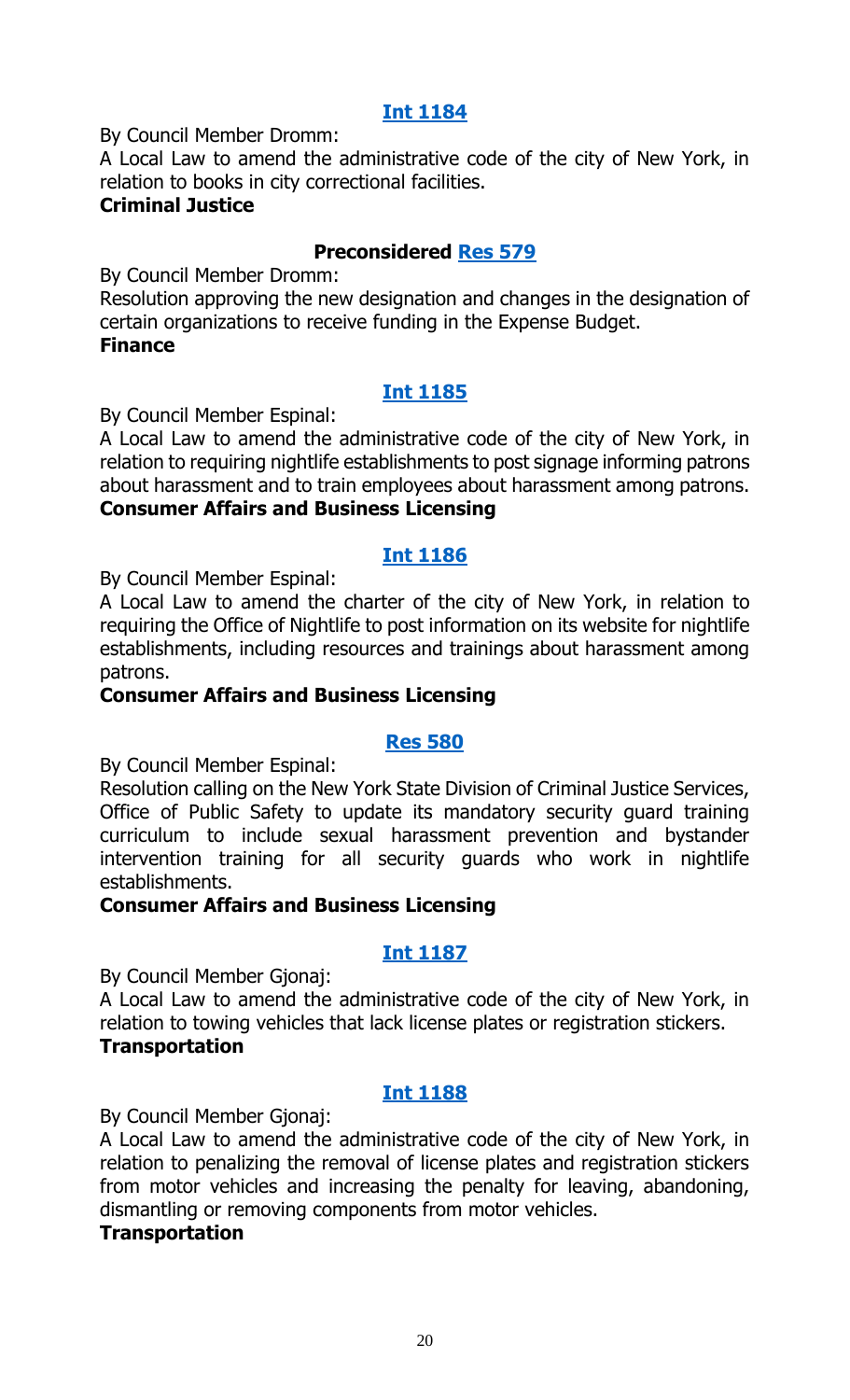## **[Int 1189](https://legistar.council.nyc.gov/LegislationDetail.aspx?ID=3713953&GUID=42256393-BE66-4F41-BB76-090737C44171&Options=ID|&Search=)**

By Council Members Levin and Ayala:

A Local Law to amend the administrative code of the city of New York, in relation to requiring pharmacies enrolled in a city program to dispense opioid antagonists under a standing order of the department of health and mental hygiene to post signs announcing their enrollment and that patients may procure opioid antagonists at such pharmacy.

#### **Health**

## **[Int 1190](https://legistar.council.nyc.gov/LegislationDetail.aspx?ID=3713954&GUID=9F9E8108-C5CF-4397-A772-FCB7E11B798B&Options=ID|&Search=)**

By Council Members Levin, Ayala and Levine:

A Local Law to amend the administrative code of the city of New York, in relation to requiring the department of social services and the department of homeless services to provide drug treatment services.

#### **General Welfare**

## **Preconsidered [Int 1191](https://legistar.council.nyc.gov/LegislationDetail.aspx?ID=3713568&GUID=6767563C-FBC4-4747-8227-B7A5C6FCB459&Options=ID|&Search=)**

By Council Member Levine:

A Local Law in relation to the disapproval of a determination by the department of housing preservation and development to approve the transfer of the property located at 515 West 143 Street, also known as Block 2075, Lot 17, in the borough of Manhattan.

#### **Housing and Buildings**

## **Preconsidered [Int 1192](https://legistar.council.nyc.gov/LegislationDetail.aspx?ID=3713569&GUID=EA4E5CF0-2F66-438B-B4A0-405588FB78C3&Options=ID|&Search=)**

By Council Member Levine:

A Local Law in relation to the disapproval of a determination by the department of housing preservation and development to approve the transfer of the property located at 527 West 151 Street, also known as Block 2083, Lot 16, in the borough of Manhattan.

## **Housing and Buildings**

## **Preconsidered [Int 1193](https://legistar.council.nyc.gov/LegislationDetail.aspx?ID=3713570&GUID=7D7655DE-2272-446C-BBC8-5A23EF2ACB64&Options=ID|&Search=)**

By Council Member Levine:

A Local Law in relation to the disapproval of a determination by the department of housing preservation and development to approve the transfer of the property located at 526 West 158 Street, also known as Block 2116, Lot 19, in the borough of Manhattan.

## **Housing and Buildings**

## **Preconsidered [Int 1194](https://legistar.council.nyc.gov/LegislationDetail.aspx?ID=3713579&GUID=2D393802-59DE-46C5-9602-363D12F6BDDE&Options=ID|&Search=)**

By Council Member Levine:

A Local Law in relation to the disapproval of a determination by the department of housing preservation and development to approve the transfer of the property located at 525 West 151 Street, also known as Block 2083, Lot 17, in the borough of Manhattan.

## **Housing and Buildings**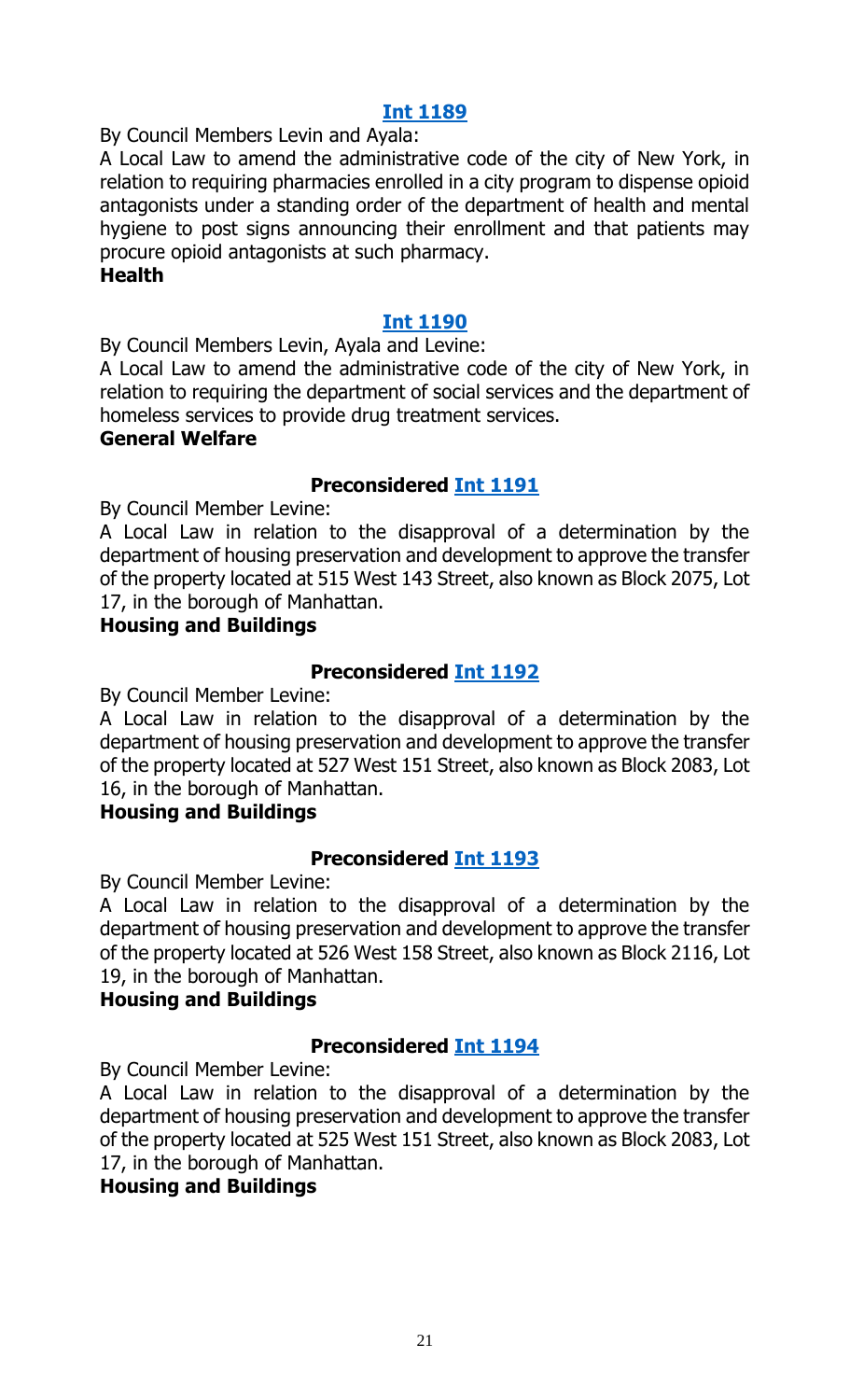## **Preconsidered [Int 1195](https://legistar.council.nyc.gov/LegislationDetail.aspx?ID=3713571&GUID=8DD0FDC6-16F7-4E5F-93B4-4FB2855CFD42&Options=ID|&Search=)**

By Council Member Perkins:

A Local Law in relation to the disapproval of a determination by the department of housing preservation and development to approve the transfer of the property located at 157 West 123 Street, also known as Block 1908, Lot 1, in the borough of Manhattan.

## **Housing and Buildings**

## **Preconsidered [Int 1196](https://legistar.council.nyc.gov/LegislationDetail.aspx?ID=3713572&GUID=CE9CC12C-DA63-4DC3-9C15-9D702A6035E4&Options=ID|&Search=)**

By Council Member Perkins:

A Local Law in relation to the disapproval of a determination by the department of housing preservation and development to approve the transfer of the property located at 167 West 133 Street, also known as Block 1918, Lot 7, in the borough of Manhattan.

## **Housing and Buildings**

## **Preconsidered [Int 1197](https://legistar.council.nyc.gov/LegislationDetail.aspx?ID=3713573&GUID=34F83E45-F3B4-4D74-9CE1-1CC76EBDBE1C&Options=ID|&Search=)**

By Council Member Perkins:

A Local Law in relation to the disapproval of a determination by the department of housing preservation and development to approve the transfer of the property located at 67 St. Nicholas Avenue, also known as Block 1823, Lot 56, in the borough of Manhattan.

#### **Housing and Buildings**

## **Preconsidered [Int 1198](https://legistar.council.nyc.gov/LegislationDetail.aspx?ID=3713574&GUID=54FBF518-58D2-4714-9084-B0DCA30B08FE&Options=ID|&Search=)**

By Council Member Perkins:

A Local Law in relation to the disapproval of a determination by the department of housing preservation and development to approve the transfer of the property located at 286 West 151 Street, also known as Block 2036, Lot 53, in the borough of Manhattan.

## **Housing and Buildings**

## **[Int 1199](https://legistar.council.nyc.gov/LegislationDetail.aspx?ID=3713936&GUID=C3E31B60-33BE-437E-AABD-06A4D96E51FD&Options=ID|&Search=)**

By Council Members Powers and Lancman:

A Local Law to amend the administrative code of the city of New York, in relation to removing fees associated with credit card bail payments and in relation to allowing online bail payment to be made by direct deposit and electronic check.

## **Criminal Justice**

#### **[Int 1200](https://legistar.council.nyc.gov/LegislationDetail.aspx?ID=3713939&GUID=BF77975B-0660-4B7E-AEFF-984A584FB87B&Options=ID|&Search=)**

By Council Members Powers and Torres:

A Local Law to amend the administrative code of the city of New York, in relation to the establishment of a property tax credit for donations made to the charitable gifts reserve fund.

## **Finance**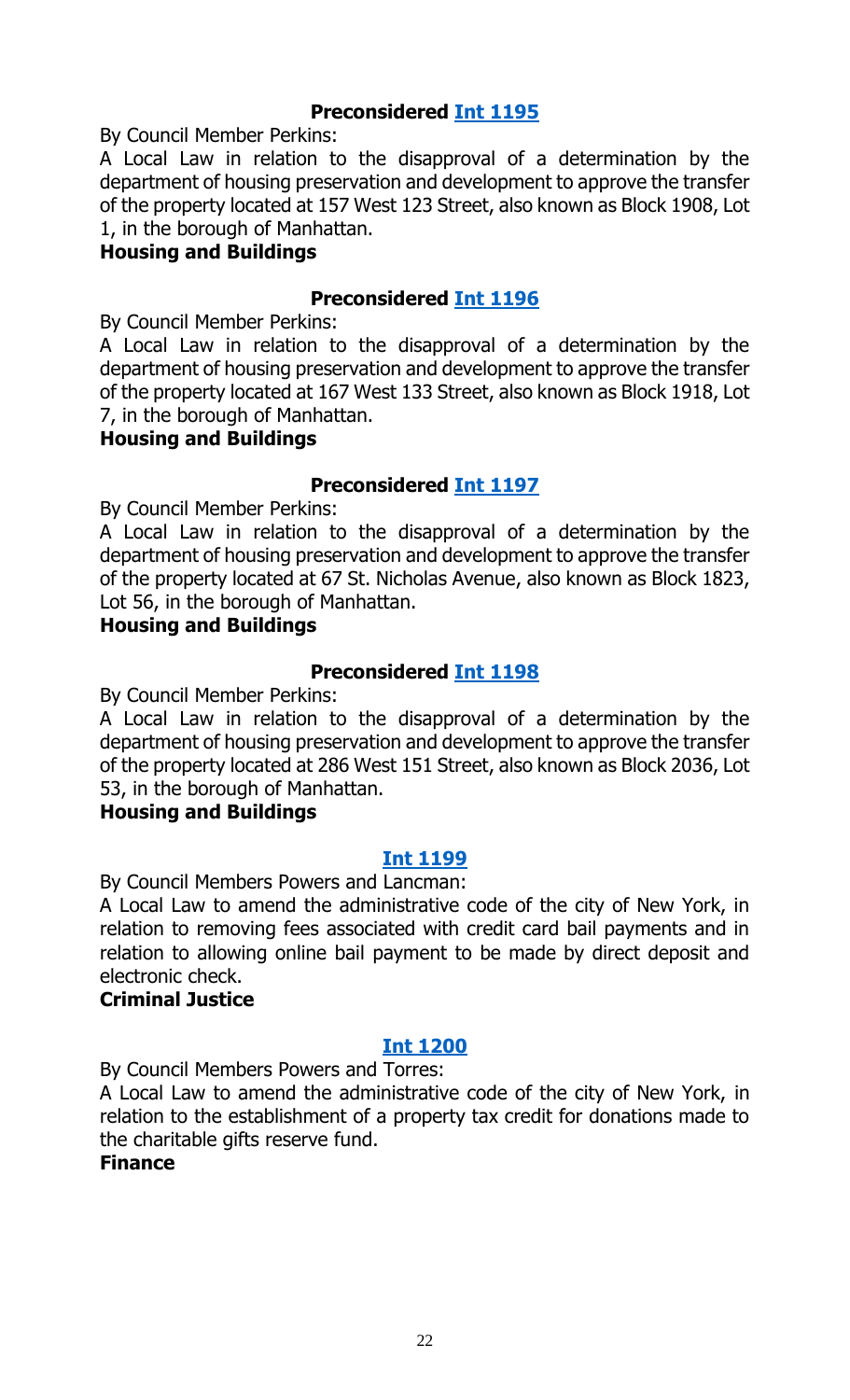## **[Res 581](https://legistar.council.nyc.gov/LegislationDetail.aspx?ID=3713938&GUID=EA122F96-8B75-4F1A-B5EC-655385508633&Options=ID|&Search=)**

By Council Member Powers:

Resolution calling on the New York State Legislature to pass, and the Governor to sign, S.08673/A.8774A, which would require that State correctional facilities provide incarcerated individuals with access to methadone, buprenorphine, and naltrexone for the duration of incarceration.

#### **Criminal Justice**

## **[Int 1201](https://legistar.council.nyc.gov/LegislationDetail.aspx?ID=3713937&GUID=A7A9BDB5-E9A3-48B1-BC4F-D1DFC6E561D6&Options=ID|&Search=)**

By Council Member Richards:

A Local Law to amend the administrative code of the city of New York, in relation to requiring truck owners to verify a renter's identity in person prior to renting a truck.

## **Transportation**

## **[Int 1202](https://legistar.council.nyc.gov/LegislationDetail.aspx?ID=3713935&GUID=C663F92D-18A8-4B7A-988D-AAA124BB1A07&Options=ID|&Search=)**

By Council Member Rivera:

A Local Law to amend the administrative code of the city of New York, in relation to prohibiting the trafficking of wild birds. **Health**

## **Preconsidered [Int 1203](https://legistar.council.nyc.gov/LegislationDetail.aspx?ID=3713575&GUID=18985B38-B485-4815-90C8-08EF637F49A5&Options=ID|&Search=)**

By Council Member Rivera:

A Local Law in relation to the disapproval of a determination by the department of housing preservation and development to approve the transfer of the property located at 514F East 13 Street, also known as Block 406, Lot 13, in the borough of Manhattan.

## **Housing and Buildings**

## **Preconsidered [Int 1204](https://legistar.council.nyc.gov/LegislationDetail.aspx?ID=3713576&GUID=D061F090-2D55-4AFE-B97D-741DE2B96890&Options=ID|&Search=)**

By Council Member Rodriguez:

A Local Law in relation to the disapproval of a determination by the department of housing preservation and development to approve the transfer of the property located at 2089 Amsterdam Avenue, also known as Block 211, Lot 65, in the borough of Manhattan.

## **Housing and Buildings**

## **Preconsidered [Int 1205](https://legistar.council.nyc.gov/LegislationDetail.aspx?ID=3713577&GUID=617A3C87-3C90-4F13-B98B-35A52491684D&Options=ID|&Search=)**

By Council Member Rodriguez:

A Local Law in relation to the disapproval of a determination by the department of housing preservation and development to approve the transfer of the property located at 2091 Amsterdam Avenue, also known as Block 211, Lot 66, in the borough of Manhattan.

## **Housing and Buildings**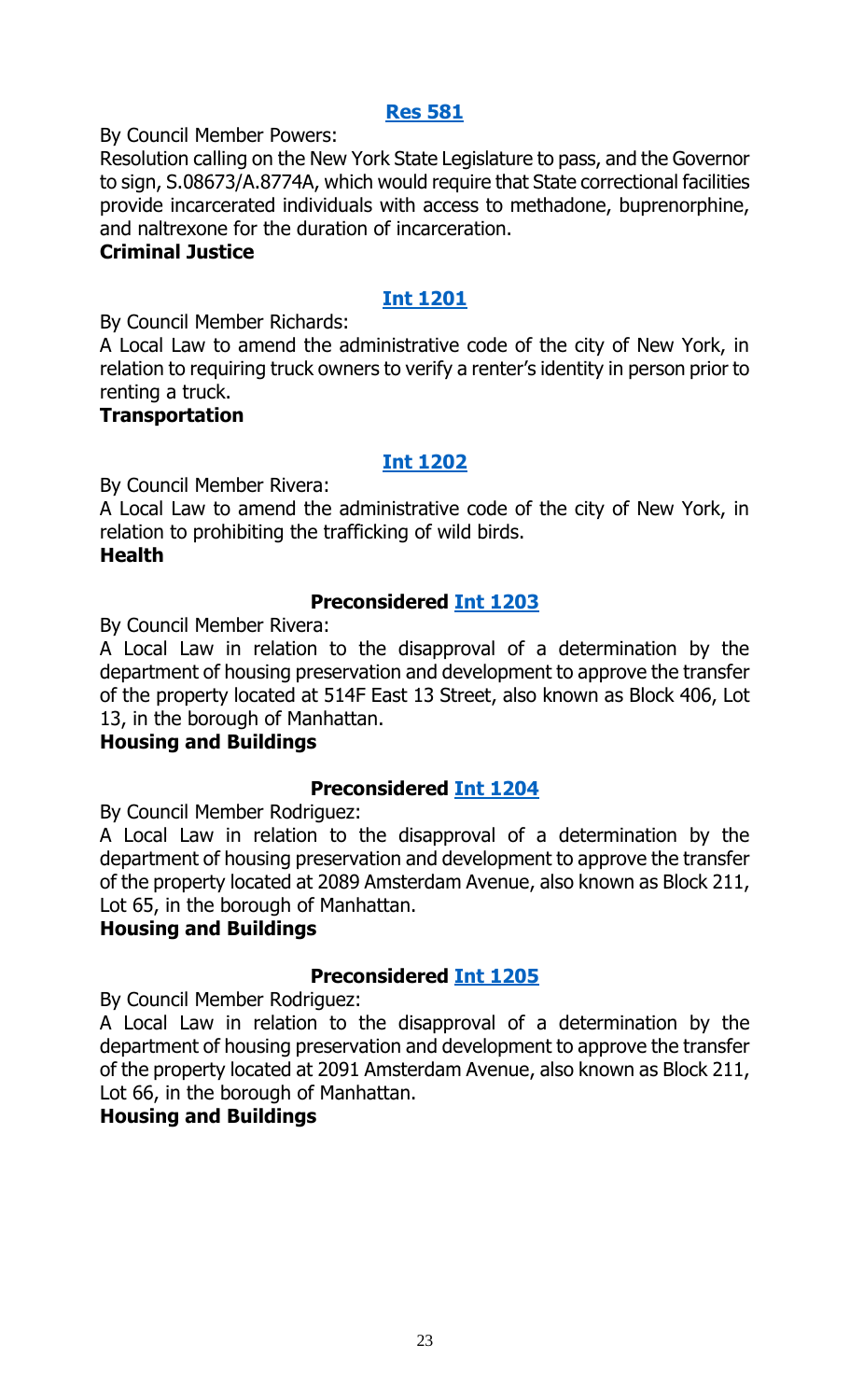## **Preconsidered [Int 1206](https://legistar.council.nyc.gov/LegislationDetail.aspx?ID=3713578&GUID=A4A7B595-4F46-410B-90F6-D9C2C6AA966C&Options=ID|&Search=)**

By Council Member Rodriguez:

A Local Law in relation to the disapproval of a determination by the department of housing preservation and development to approve the transfer of the property located at 500 West 174 Street, also known as Block 213, Lot 44, in the borough of Manhattan.

## **Housing and Buildings**

## **[Int 1207](https://legistar.council.nyc.gov/LegislationDetail.aspx?ID=3713963&GUID=D184E39E-4326-4DC9-94B3-B6F66A37D5BF&Options=ID|&Search=)**

By Council Member Rose:

A Local Law to amend the administrative code of the city of New York, in relation to reporting on the gender pay gap in the teenage labor force. **Civil Service and Labor**

## **[Int 1208](https://legistar.council.nyc.gov/LegislationDetail.aspx?ID=3713951&GUID=E7B03ABA-8F42-4341-A0D2-50E2F95320CD&Options=ID|&Search=)**

By Council Member Rosenthal:

A Local Law to amend the administrative code of the city of New York, in relation to prohibiting employers from posting job listings without minimum salary information.

## **Civil and Human Rights**

## **[Int 1209](https://legistar.council.nyc.gov/LegislationDetail.aspx?ID=3713964&GUID=FD7F860F-6A88-41E9-9BA7-4B1BBBCB1FFF&Options=ID|&Search=)**

By Council Member Rosenthal:

A Local Law to amend the administrative code of the city of New York, in relation to permitting pregnant incarcerated individuals in department of correction custody to utilize doula and midwife services in the delivery room. **Criminal Justice**

## **[Res 582](https://legistar.council.nyc.gov/LegislationDetail.aspx?ID=3713967&GUID=580B2AC0-4872-4A84-9898-A982C248B5C5&Options=ID|&Search=)**

By Council Members Rosenthal and Cohen: Resolution calling on New York State to include dangerousness as a factor to consider in bail determinations.

#### **Justice System**

## **[Int 1210](https://legistar.council.nyc.gov/LegislationDetail.aspx?ID=3713960&GUID=06C25A61-88C3-4315-8955-EDAC2288716C&Options=ID|&Search=)**

By Council Member Salamanca:

A Local Law to amend the administrative code of the city of New York, in relation to requiring the department of sanitation to report on the number and location of public litter baskets.

## **Sanitation and Solid Waste Management**

## **[Int 1211](https://legistar.council.nyc.gov/LegislationDetail.aspx?ID=3713966&GUID=2A26D80A-5759-445D-A16B-B0F370CA0D32&Options=ID|&Search=)**

By Council Members Salamanca and Levin:

A Local Law to amend the administrative code of the city of New York, in relation to requiring developers who receive city financial assistance for housing development projects to set aside a certain of created or preserved dwelling units for homeless individuals and families.

#### **Housing and Buildings**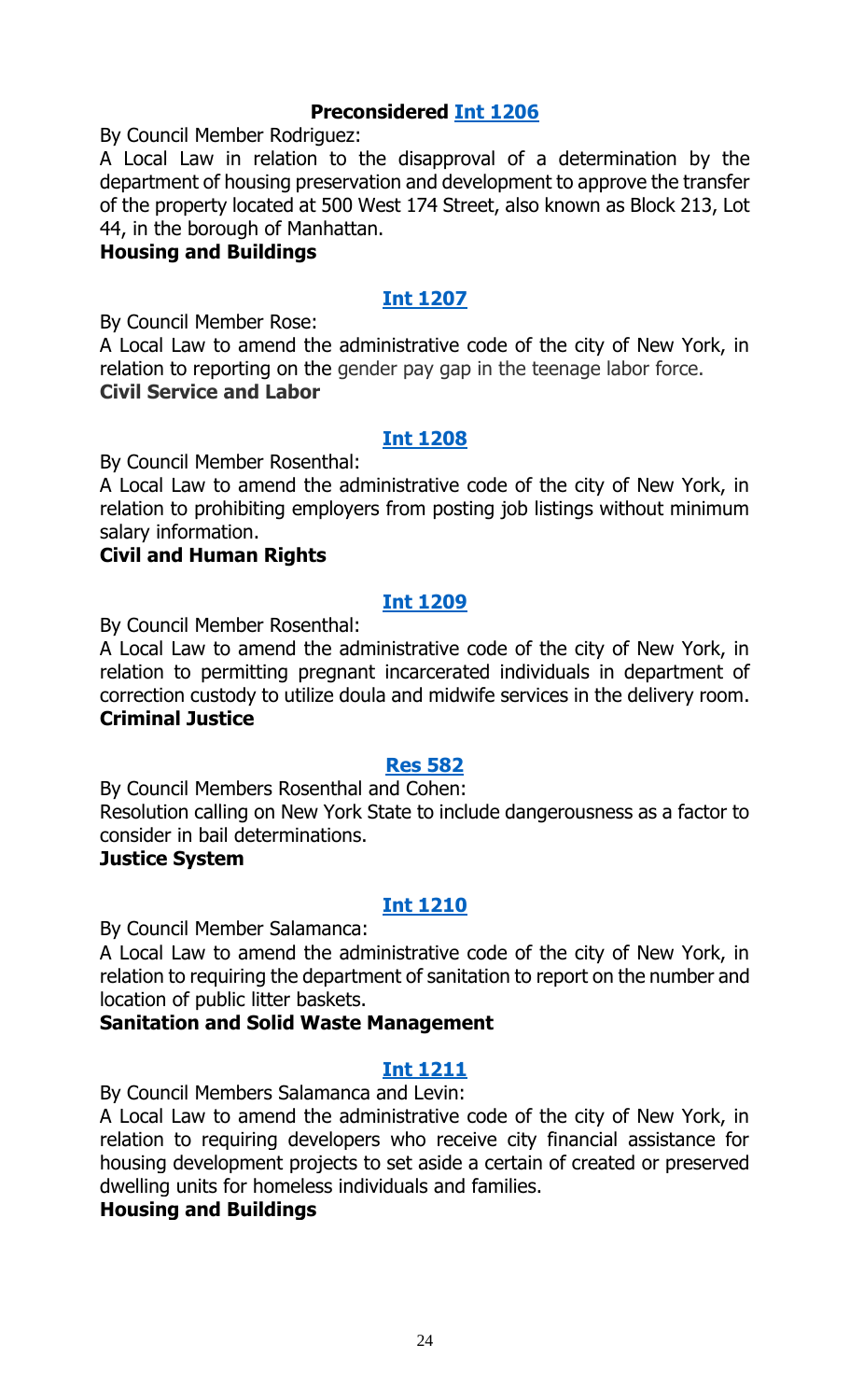## **[Int 1212](https://legistar.council.nyc.gov/LegislationDetail.aspx?ID=3713952&GUID=911C31D5-6388-48BF-B015-305131DC2A36&Options=ID|&Search=)**

By Council Member Torres:

A Local Law in relation to requiring an evaluation of measures the city or state of New York can implement to mitigate the impact on taxpayers of the limitation on the deduction for non-business state and local taxes for federal income tax purposes.

#### **Finance**

## **[Int 1213](https://legistar.council.nyc.gov/LegislationDetail.aspx?ID=3713961&GUID=EAA25A5B-85AA-4B55-9076-5868C777C467&Options=ID|&Search=)**

By Council Members Torres and Brannan:

A Local Law to amend the New York city charter, in relation to the establishment of a charitable gifts reserve fund.

#### **Finance**

## **Preconsidered [L.U. 255](https://legistar.council.nyc.gov/LegislationDetail.aspx?ID=3710645&GUID=CBC7E04C-49B8-4559-8D02-5A6A965D3AB3&Options=ID%7c&Search=)**

By Council Member Dromm:

645 Barretto Street, Block 2765, Lot 146; Bronx, Community District No. 2, Council District No. 17.

#### **Finance**

## **[L.U. 256](https://legistar.council.nyc.gov/LegislationDetail.aspx?ID=3712831&GUID=4BDB15C6-27CB-40AD-9EA9-5AE5154B2CC5&Options=ID|&Search=)**

By Council Member Salamanca:

Application No. **C 180418 PCK (DOT Brooklyn Fleet Services Workshop)**  submitted by the Department of Transportation and the Department of Citywide Administrative Services, pursuant to Section 197-c of the New York City Charter, for the site selection and acquisition of property located at 25 14th Street (Block 1031, Lots 1, 62, 67, and 71) for a fleet vehicle maintenance and repair facility, Borough of Brooklyn, 39<sup>th</sup> Council District, Community District 6.

#### **Landmarks, Public Siting and Maritime Uses**

## **[L.U. 257](https://legistar.council.nyc.gov/LegislationDetail.aspx?ID=3712832&GUID=3D63F5CB-33CC-447F-9D5F-29822782F20D&Options=ID|&Search=)**

By Council Member Salamanca:

Application No. **20195170 HAM (Clinton URA Site 7)** submitted by the Department of Housing Preservation and Development (HPD) for the amendment of paragraphs 2 and 3 of Resolution 527 of the year 2014, which approved an exemption from real property taxes pursuant to Article XI of the Private Housing Finance law, to authorize HPD to extend the completion date and to extend the tax exemption to the commercial space in the Exemption Area while it is under construction, for property located at 538-548 West (Block 1081, p/o Lot 1), Borough of Manhattan, Council District 3, Community District 4.

#### **Planning, Dispositions and Concessions**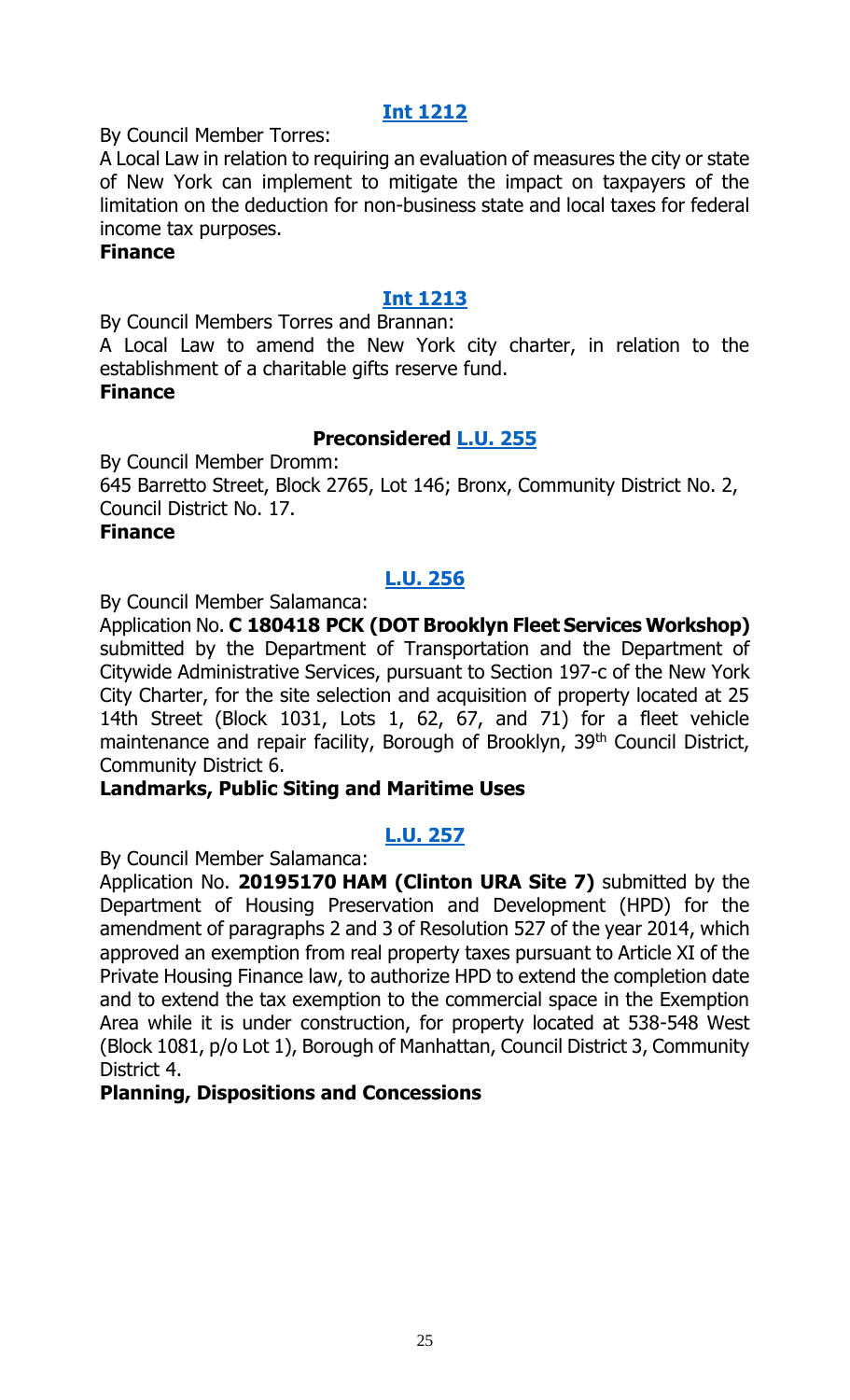## **[L.U. 258](https://legistar.council.nyc.gov/LegislationDetail.aspx?ID=3712834&GUID=EB63672B-36DF-445E-A0BA-F3AD63ABA0BC&Options=ID|&Search=)**

By Council Member Salamanca:

Application No. **20195171 HAX (590 Southern Blvd. HDFC)** submitted by the Department of Housing Preservation and Development for the approval an exemption from real property taxes pursuant to Article XI of the Private Housing Finance Law for property located at 590 Southern Boulevard (Block 2603, Lot 24), Borough of the Bronx, Council District 8, Community District 2. **Planning, Dispositions and Concessions**

## **[L.U. 259](https://legistar.council.nyc.gov/LegislationDetail.aspx?ID=3710414&GUID=B2B8137C-3030-4740-B952-E339E95F43BC&Options=ID|&Search=)**

By Council Member Salamanca:

Application No. **N 180349 ZRY (Citywide M1 Hotel Text Amendment)** submitted by the New York City Department of City Planning, pursuant to Section 201 of the New York City Charter, for an amendment of the Zoning Resolution of the City of New York, to modify Article IV, Chapter 2 (Use Regulations), and related Sections, to create a special permit for new hotels, motels, tourist cabins and boatels in M1 Districts, and to establish APPENDIX K (Excluded Areas in M1 Districts).

#### **Zoning & Franchises**

## **[L.U. 260](https://legistar.council.nyc.gov/LegislationDetail.aspx?ID=3712852&GUID=33E920D7-F05C-4FFE-8C4A-C5D22AF7D3DF&Options=ID|&Search=)**

By Council Member Salamanca:

Application No. **20195059 TCM** submitted pursuant to Section 20-226 of the Administrative Code of the City of New York, concerning the petition of By The Glass, Inc., d/b/a **UVA** for renewal of a revocable consent to maintain, operate, and use an unenclosed sidewalk café located at 1486 Second Avenue, Borough of Manhattan, Council District 5, Community District 8.

## **Zoning & Franchises**

## **[L.U. 261](https://legistar.council.nyc.gov/LegislationDetail.aspx?ID=3712853&GUID=03706BD6-02A3-4211-A1EE-6A26B606AF9C&Options=ID|&Search=)**

By Council Member Salamanca:

Application No. **20195169 TCM** submitted pursuant to Section 20-225 of the Administrative Code of the City of New York, concerning the petition of Three Decker Restaurant, LTD., d/b/a **Three Decker Restaurant**, for the renewal of a revocable consent to construct and/or maintain, operate and use an enclosed sidewalk café located at 1746 2<sup>nd</sup> Avenue, Borough of Manhattan, Council District 5, Community District 8.

## **Zoning & Franchises**

## **[L.U. 262](https://legistar.council.nyc.gov/LegislationDetail.aspx?ID=3712854&GUID=DE8C5282-CF80-4176-BE7D-C108E00FC9B5&Options=ID|&Search=)**

By Council Member Salamanca:

Application No. **20195056 TCK** submitted pursuant to Section 20-226 of the Administrative Code of the City of New York, concerning the petition of 931 Manhattan Café LLC, d/b/a **Citroen**, for a new revocable consent to maintain, operate, and use an unenclosed sidewalk café located at 931 Manhattan Avenue, Borough of Brooklyn, Council District 33, Community District 1. **Zoning & Franchises**